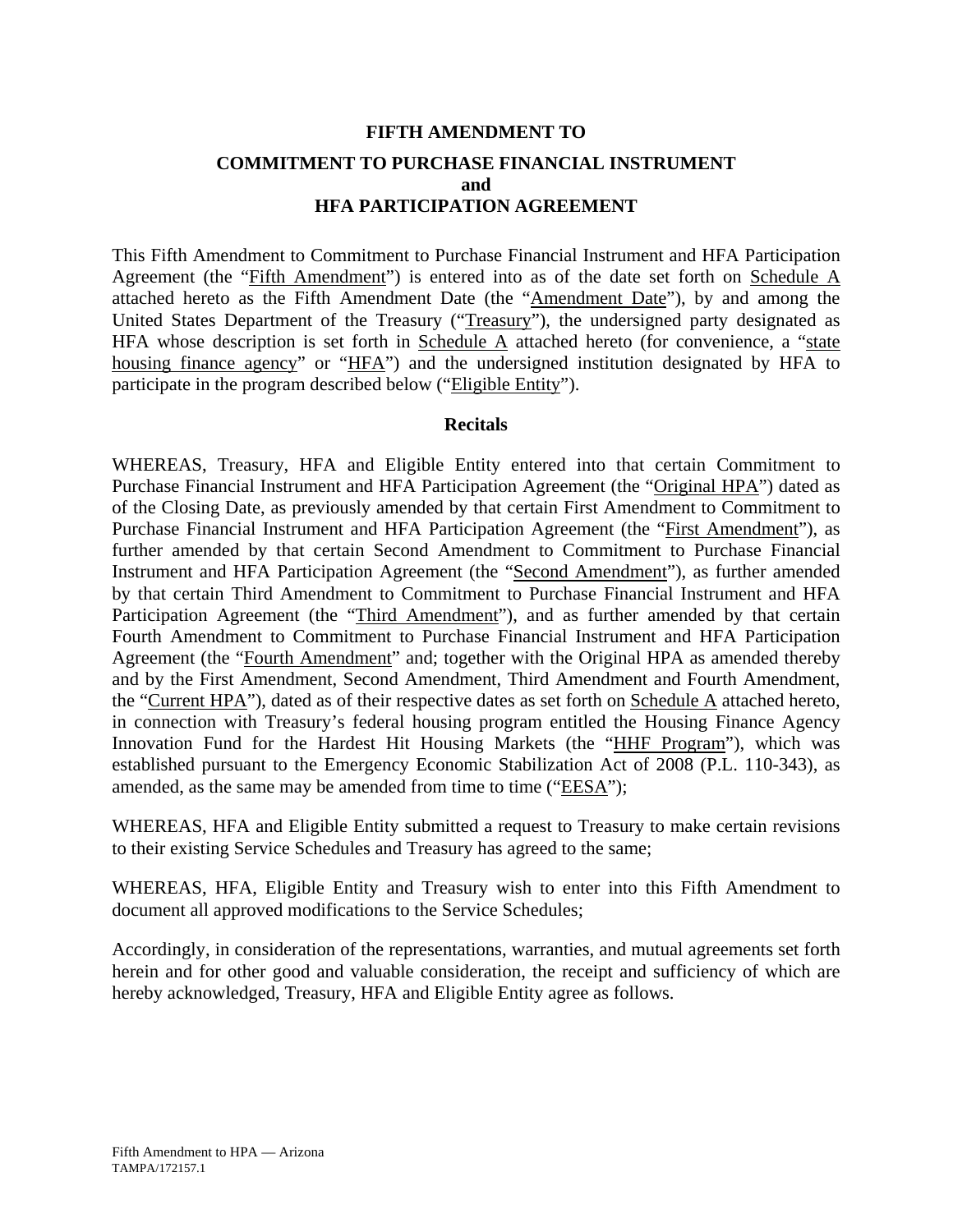# **Agreement**

# **1. Amendments**

A. Definitions. All references in the Current HPA to the "Agreement" shall mean the Current HPA, as further amended by this Fifth Amendment; and all references in the Current HPA to Schedules A or B shall mean the Schedules A or B attached to this Fifth Amendment. All references herein to the "HPA" shall mean the Current HPA, as further amended by this Fifth Amendment.

B. Schedule A. Schedule A attached to the Current HPA is hereby deleted in its entirety and replaced with Schedule A attached to this Fifth Amendment.

C. Schedule B. Schedule B attached to the Current HPA is hereby deleted in its entirety and replaced with Schedule B attached to this Fifth Amendment.

# **2. Representations, Warranties and Covenants**

A. HFA and Eligible Entity. HFA and Eligible Entity, each for itself, make the following representations, warranties and covenants to Treasury and the truth and accuracy of such representations and warranties and compliance with and performance of such covenants are continuing obligations of HFA and Eligible Entity, each as to itself. In the event that any of the representations or warranties made herein cease to be true and correct or HFA or Eligible Entity breaches any of its covenants made herein, HFA or Eligible Entity, as the case may be, agrees to notify Treasury immediately and the same shall constitute an Event of Default under the HPA.

(1) HFA and Eligible Entity each hereby certifies, represents and warrants as of the date hereof that each of the representations and warranties of HFA or Eligible Entity, as applicable, contained in the HPA are true, correct, accurate and complete in all material respects as of the date hereof. All covenants of HFA or Eligible Entity, as applicable, contained in the HPA shall remain in full force and effect and neither HFA, nor Eligible Entity is in breach of any such covenant.

(2) Eligible Entity has the full corporate power and authority to enter into, execute, and deliver this Fifth Amendment and any other closing documentation delivered to Treasury in connection with this Fifth Amendment, and to perform its obligations hereunder and thereunder.

(3) HFA has the full legal power and authority to enter into, execute, and deliver this Fifth Amendment and any other closing documentation delivered to Treasury in connection with this Fifth Amendment, and to perform its obligations hereunder and thereunder.

# **3. Miscellaneous**

A. The recitals set forth at the beginning of this Fifth Amendment are true and accurate and are incorporated herein by this reference.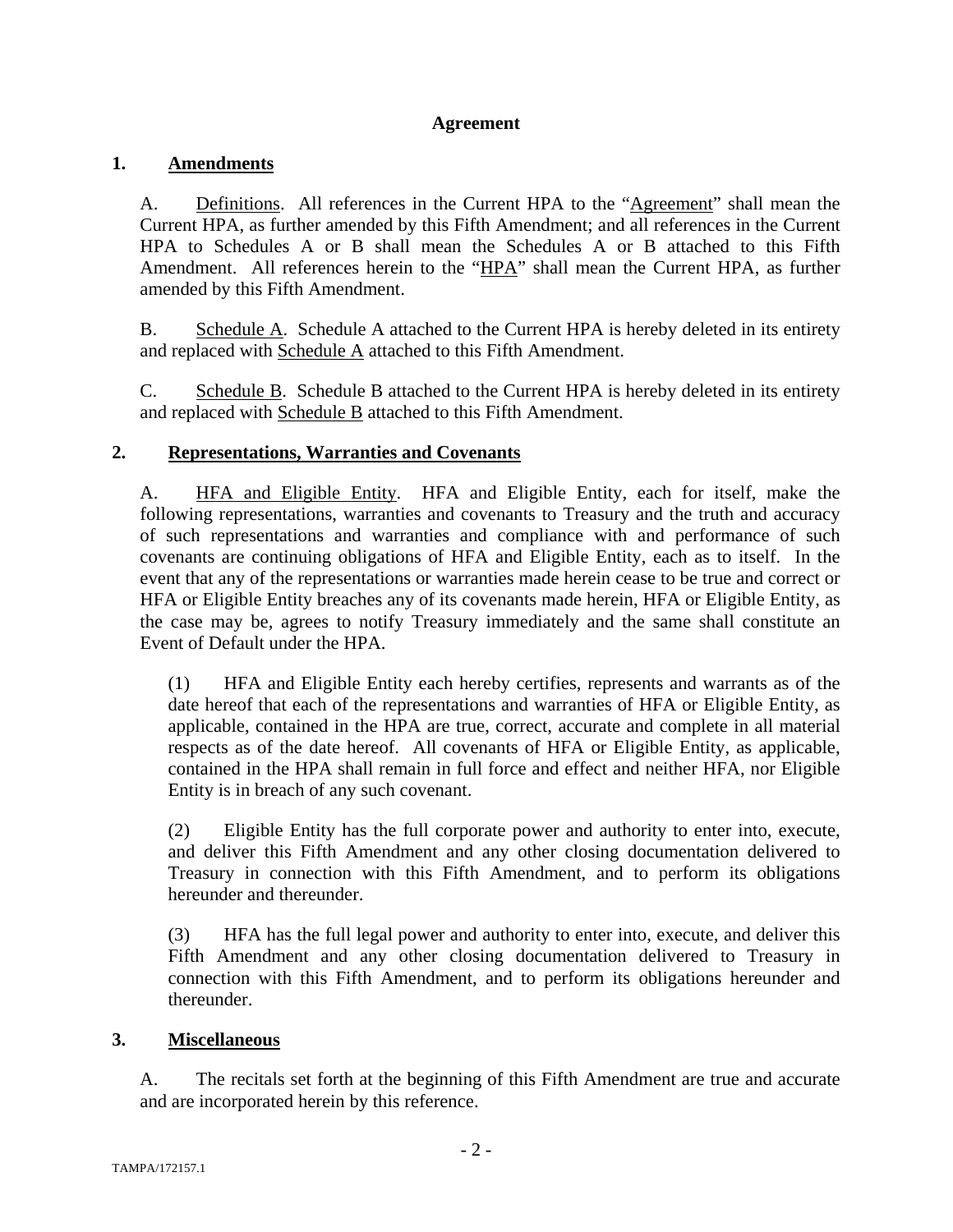B. Capitalized terms used but not defined herein shall have the meanings ascribed to them in the HPA.

C. Any provision of the HPA that is determined to be prohibited or unenforceable in any jurisdiction shall, as to such jurisdiction, be ineffective to the extent of such prohibition or unenforceability without invalidating the remaining provisions of the HPA, and no such prohibition or unenforceability in any jurisdiction shall invalidate such provision in any other jurisdiction.

D. This Fifth Amendment may be executed in two or more counterparts (and by different parties on separate counterparts), each of which shall be deemed an original, but all of which together shall constitute one and the same instrument. Facsimile or electronic copies of this Fifth Amendment shall be treated as originals for all purposes.

# [SIGNATURE PAGE FOLLOWS; REMAINDER OF PAGE INTENTIONALLY LEFT BLANK]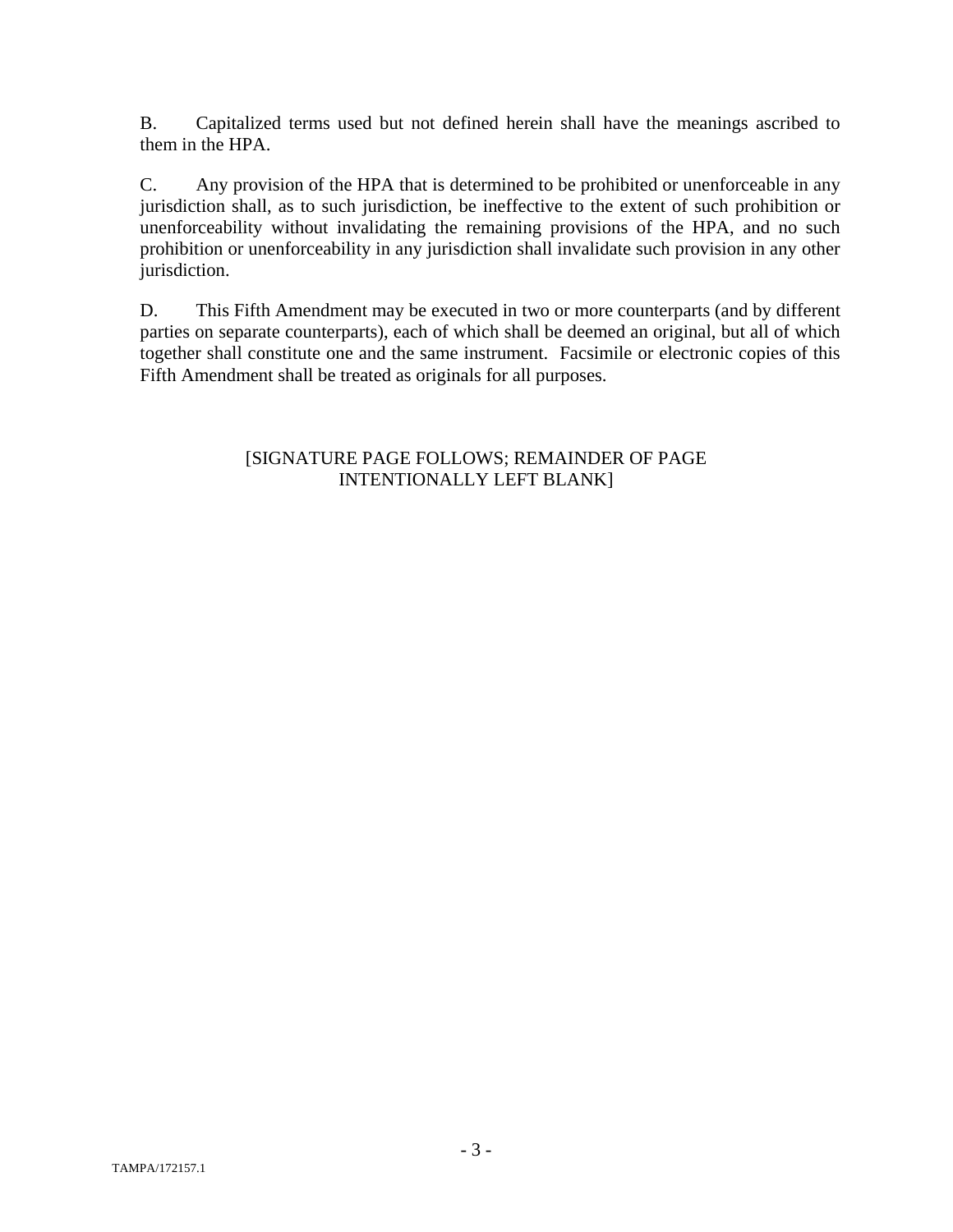**In Witness Whereof**, HFA, Eligible Entity and Treasury by their duly authorized officials hereby execute and deliver this Fifth Amendment to Commitment to Purchase Financial Instrument and HFA Participation Agreement as of the Amendment Date.

#### **HFA**: **TREASURY**:

STATE OF ARIZONA, ARIZONA DEPARTMENT OF HOUSING

UNITED STATES DEPARTMENT OF THE **TREASURY** 

By: /s/ Michael Trailor By: Name: Michael Trailor Name: Timothy G. Massad

Title: Director Title: Acting Assistant Secretary for Financial Stability

#### **ELIGIBLE ENTITY**:

ARIZONA HOME FORECLOSURE PREVENTION FUNDING CORPORATION

By: /s/ Michael Trailor Name: Michael Trailor Title: Chairman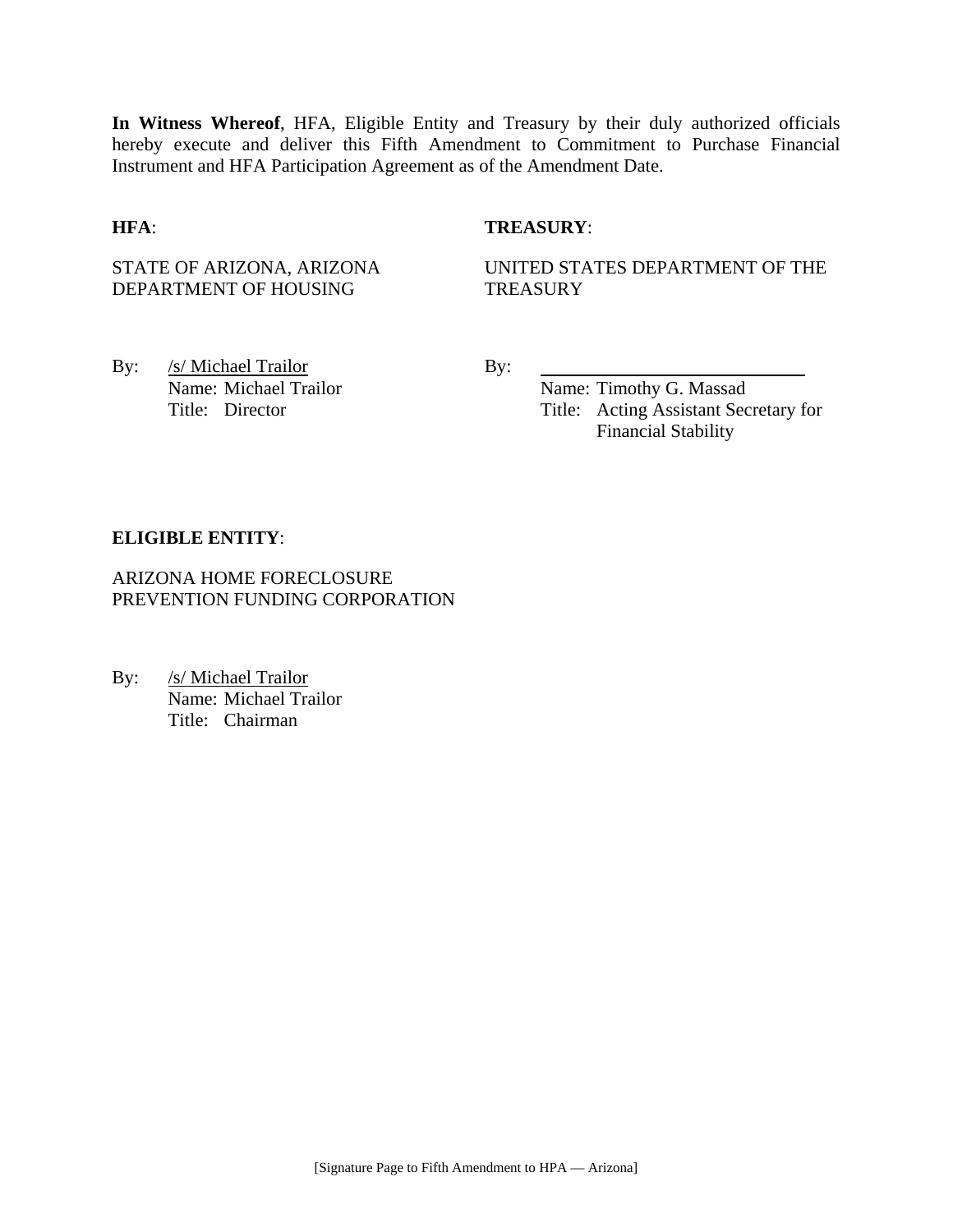In Witness Whereof, HFA, Eligible Entity and Treasury by their duly authorized officials hereby execute and deliver this Fifth Amendment to Commitment to Purchase Financial Instrument and HFA Participation Agreement as of the Amendment Date.

HFA:

#### TREASURY:

**TREASURY** 

STATE OF ARIZONA, ARIZONA DEPARTMENT OF HOUSING

By:

Name: Title:

 $\mathcal{U}$ By:

UNITED STATES DEPARTMENT OF THE

Name: Timothy G. Massad Title: Acting Assistant Secretary for Financial Stability

#### ELIGIBLE ENTITY:

ARIZONA HOME FORECLOSURE PREVENTION FUNDING CORPORATION

By:

Name: Title: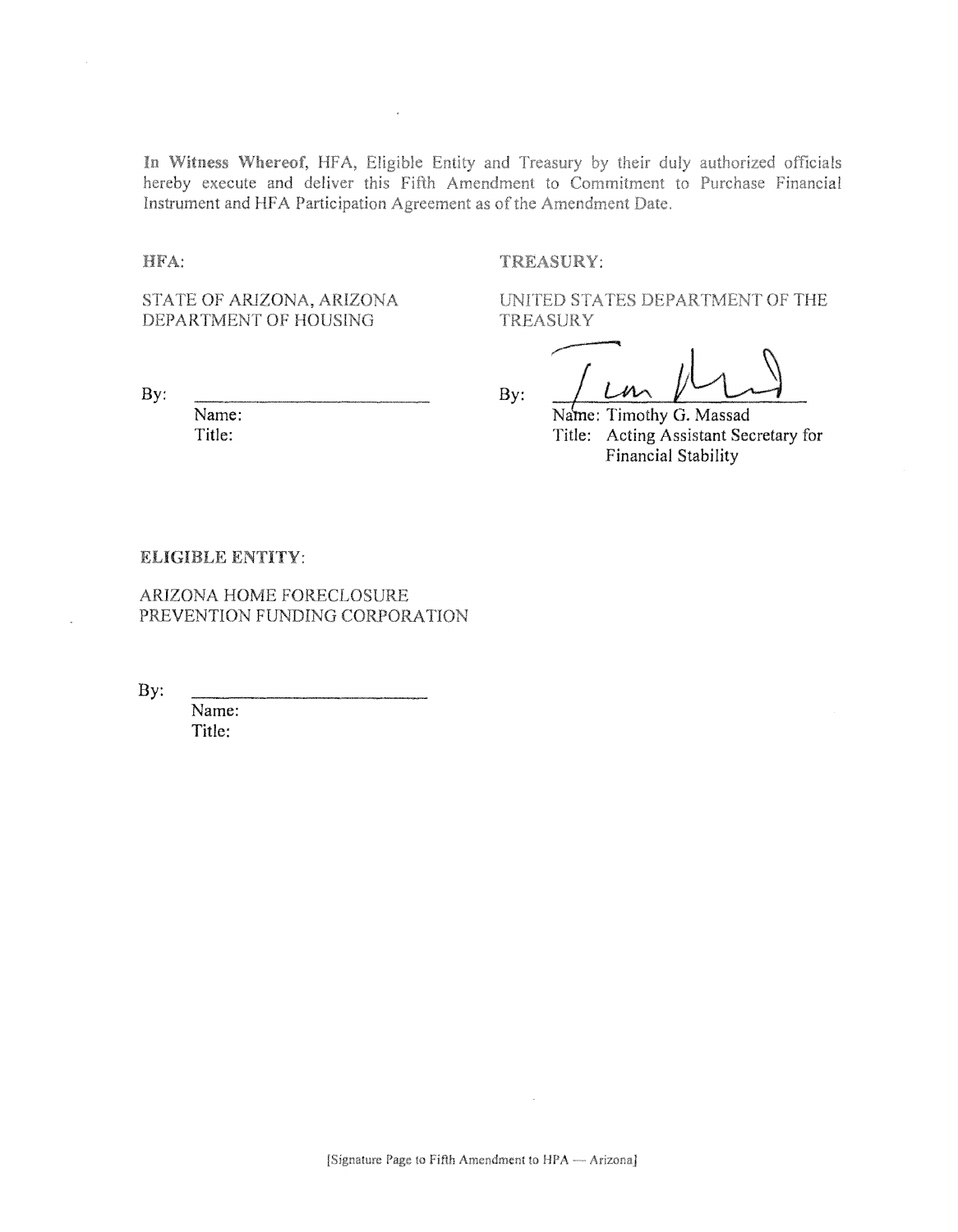# **EXHIBITS AND SCHEDULES**

Schedule A Basic Information

Schedule B Service Schedules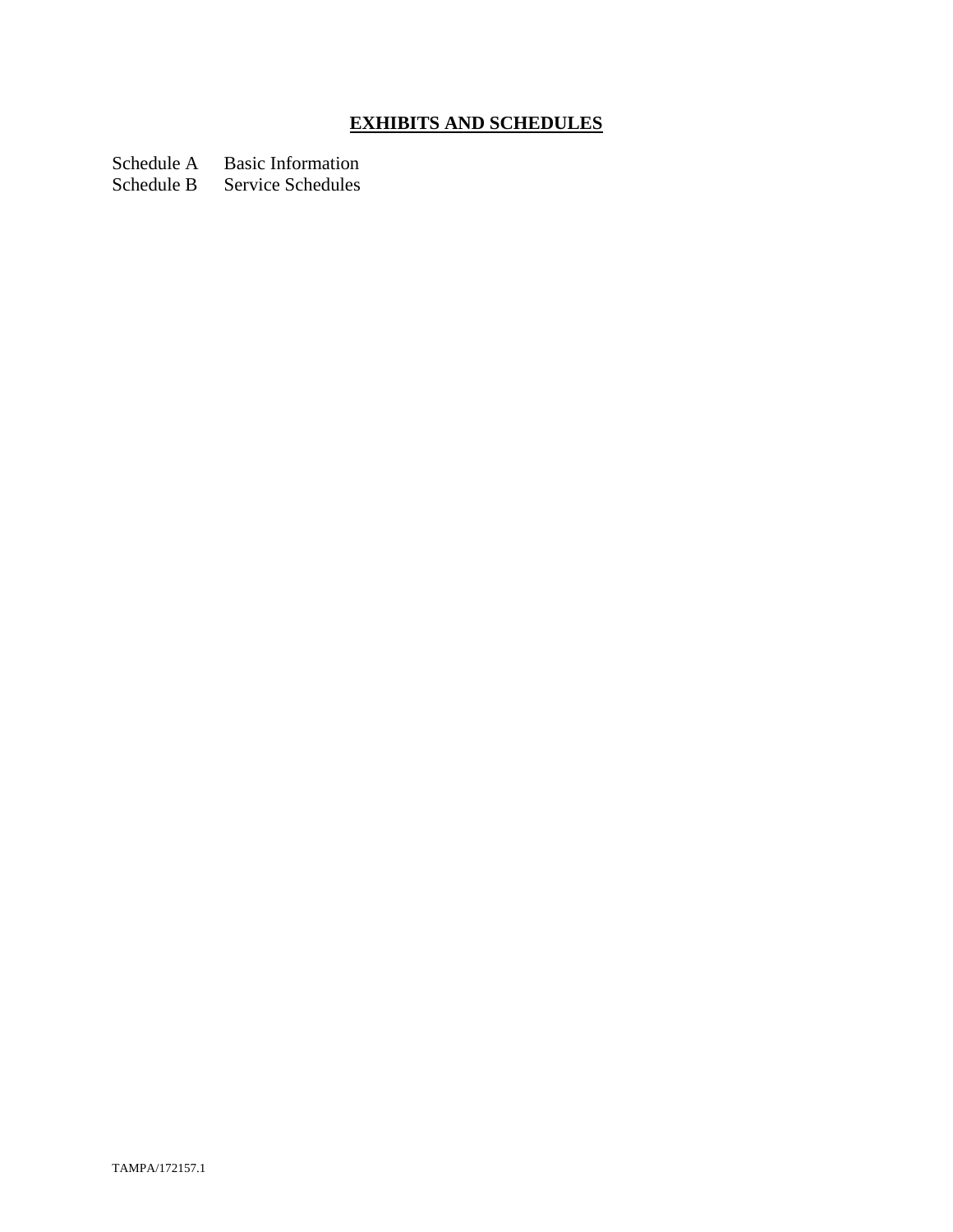# **SCHEDULE A**

# **BASIC INFORMATION**

| Home Foreclosure Prevention<br>Arizona<br><b>Funding Corporation</b> |
|----------------------------------------------------------------------|
| Arizona Non-Profit corporation                                       |
| Arizona domiciliary                                                  |
| Arizona Home Foreclosure Prevention                                  |
|                                                                      |

| <b>HFA</b> Information: |                                                    |
|-------------------------|----------------------------------------------------|
| Name of HFA:            | State of Arizona, Arizona Department of<br>Housing |
| Organizational form:    | Constituent Department of the State of<br>Arizona  |
| Date of Application:    | April 16, 2010                                     |
| Date of Action Plan:    | September 1, 2010                                  |
| Notice Information:     | Arizona Department of Housing                      |

| <b>Program Participation Cap:</b>                                               | \$267,766,006.00 |
|---------------------------------------------------------------------------------|------------------|
| Portion of Program Participation Cap<br><b>Representing Original HHF Funds:</b> | \$125,100,000.00 |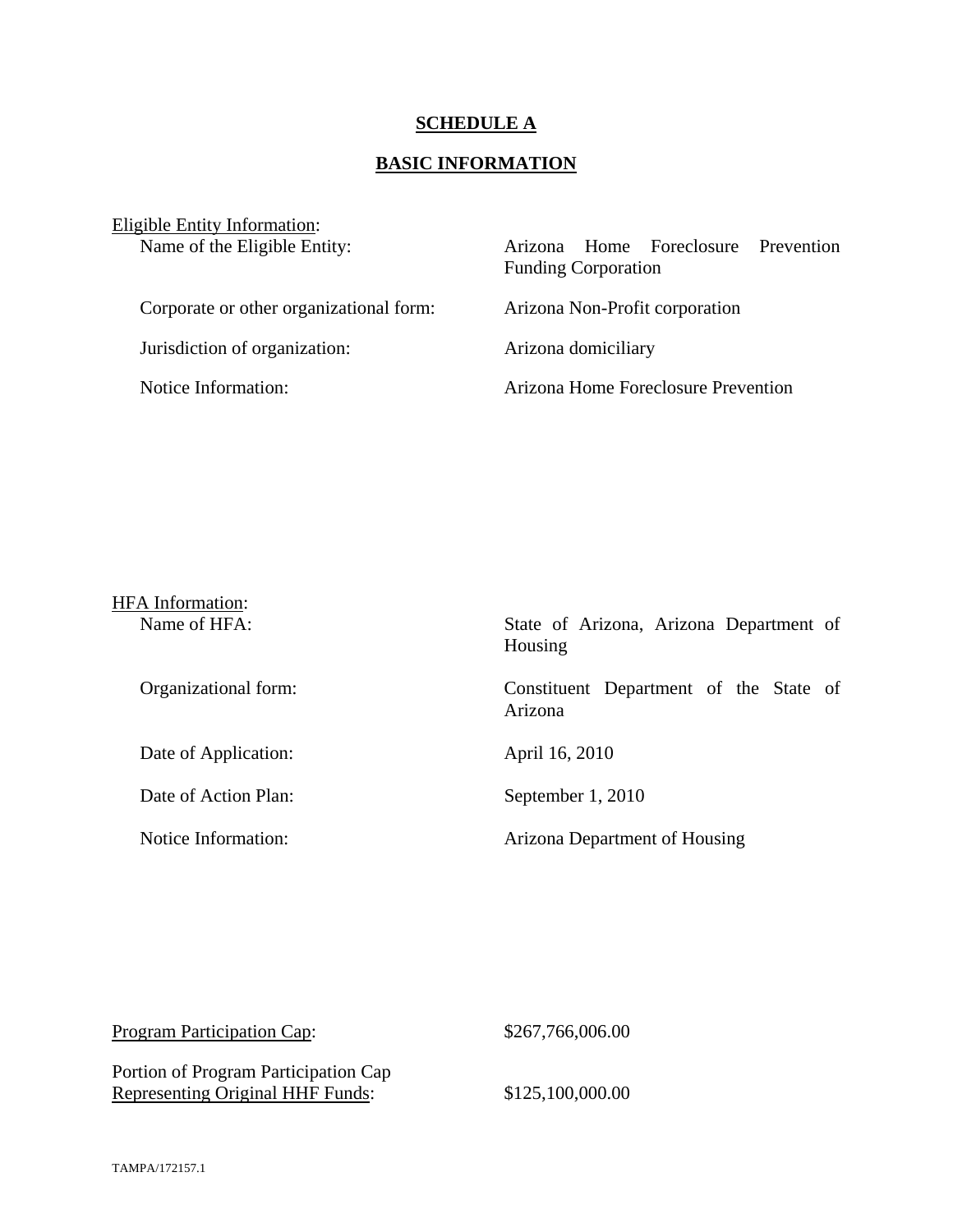| Portion of Program Participation Cap                   |                                                                                                                                                        |
|--------------------------------------------------------|--------------------------------------------------------------------------------------------------------------------------------------------------------|
| <b>Representing Unemployment HHF Funds:</b>            | N/A                                                                                                                                                    |
| Permitted Expenses:                                    | \$19,466,006.00                                                                                                                                        |
| Closing Date:                                          | June 23, 2010                                                                                                                                          |
| <b>First Amendment Date:</b>                           | September 23, 2010                                                                                                                                     |
| <b>Second Amendment Date:</b>                          | September 29, 2010                                                                                                                                     |
| Third Amendment Date:                                  | December 16, 2010                                                                                                                                      |
| <b>Fourth Amendment Date:</b>                          | January 26, 2011                                                                                                                                       |
| <b>Fifth Amendment Date:</b>                           | March 31, 2011                                                                                                                                         |
| <b>Eligible Entity Depository Account Information:</b> | See account information set forth in the<br>Depository Account Control Agreement<br>between Treasury and Eligible Entity<br>regarding the HHF Program. |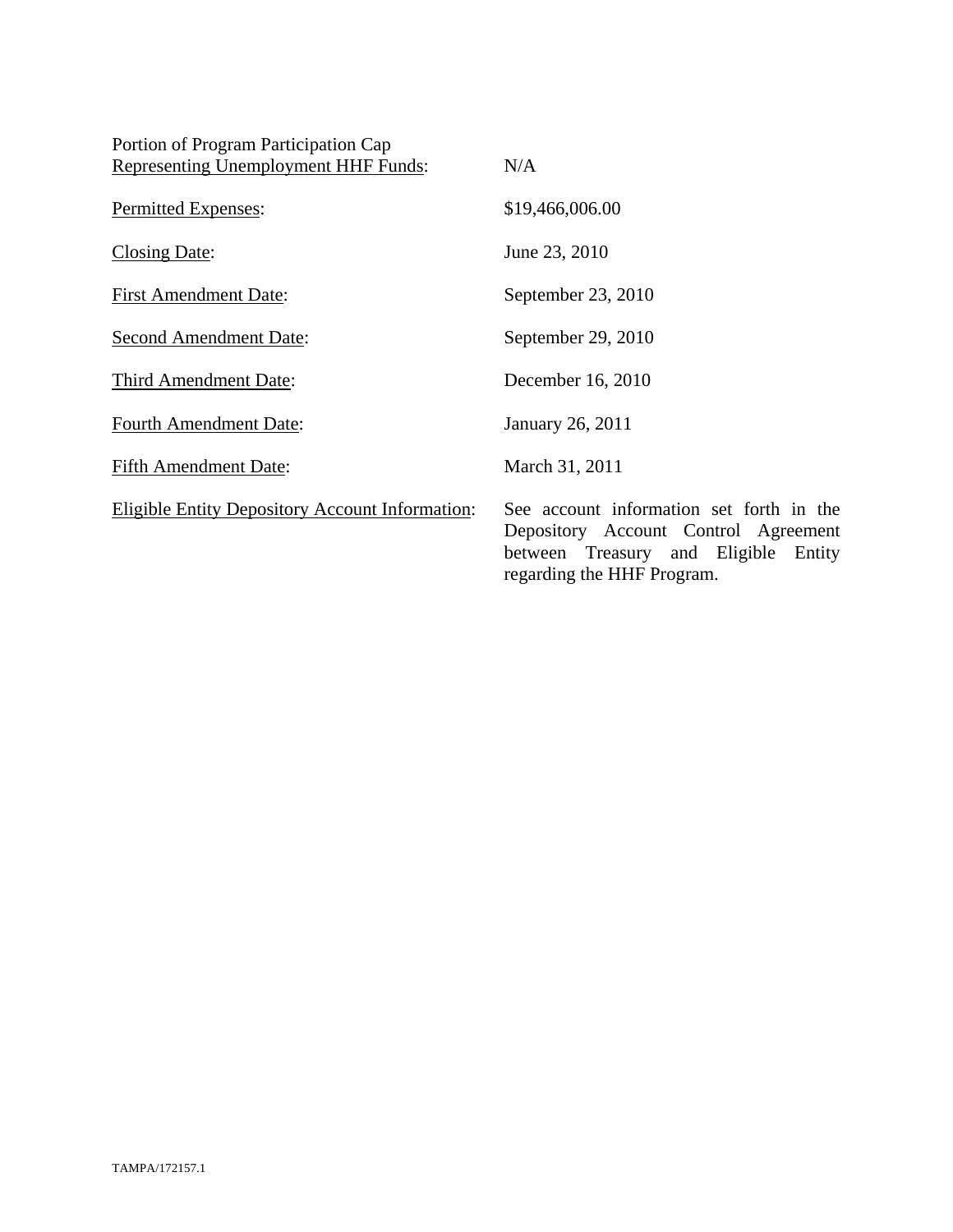# **SCHEDULE B**

### **SERVICE SCHEDULES**

The Service Schedules attached as Schedule B to the Current HPA are hereby deleted in their entirety and replaced with the attached Service Schedules (numbered sequentially as Service Schedule B-1, Service Schedule B-2, et. seq.), which collectively comprise Schedule B to the HPA.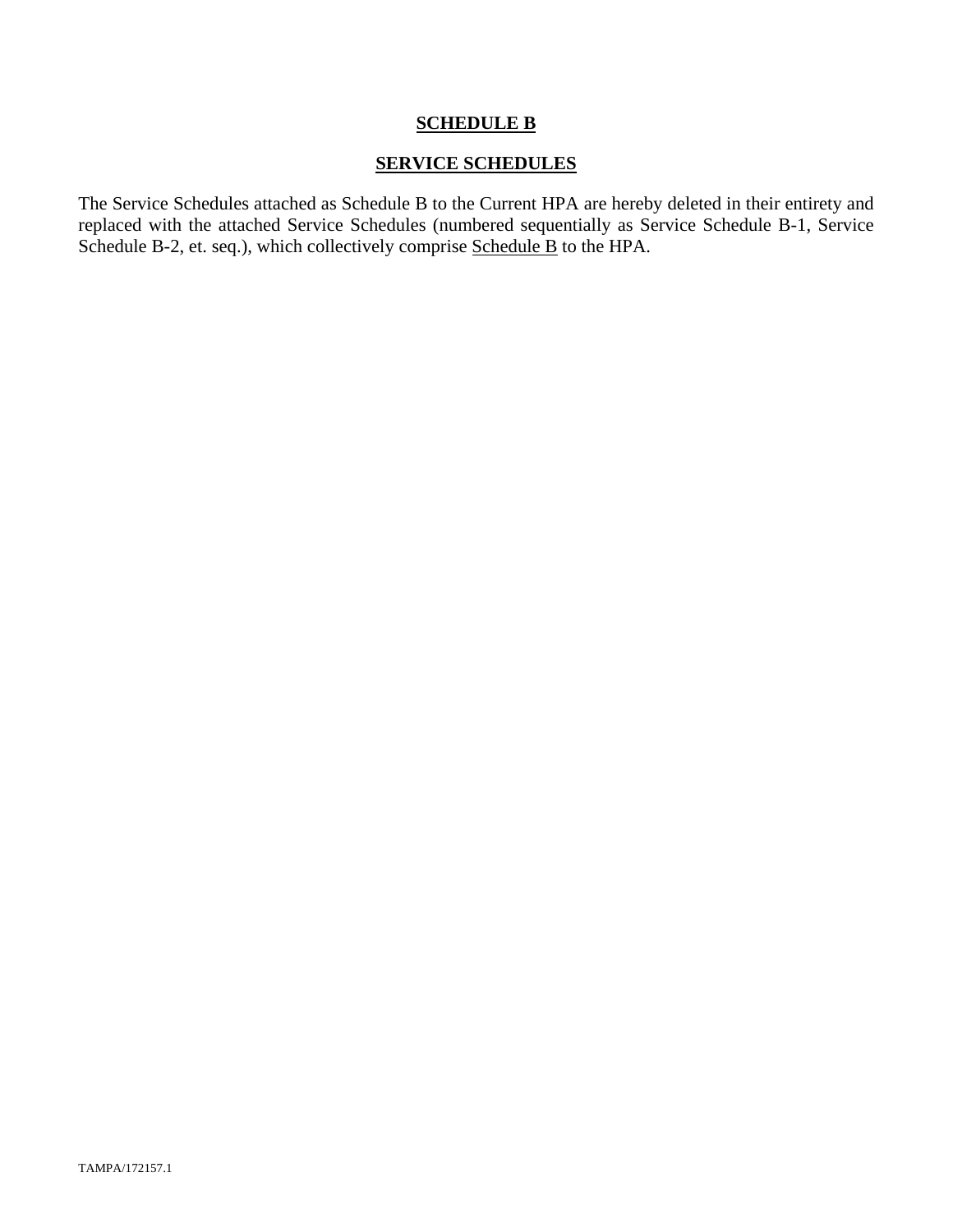# **SERVICE SCHEDULE B-1**

# **SAVEMYHOMEAZ Permanent Modifications Component Summary Guidelines**

| 1. Program Overview                  | The Permanent Modification Component is being administered<br>by the Arizona Department of Housing ("ADOH"). Efforts may<br>include principal reduction, interest rate reduction, and/or term<br>extension to achieve a monthly payment that does not exceed 31-<br>32% of the borrower's monthly income, depending on the<br>agreement with the servicer. Borrowers that are suffering an<br>approved hardship, demonstrate personal responsibility, and<br>whose principal outstanding mortgage balance exceeds 120% of<br>the present market value of the borrower's residence may be<br>eligible for principal reduction assistance.                                                                          |
|--------------------------------------|-------------------------------------------------------------------------------------------------------------------------------------------------------------------------------------------------------------------------------------------------------------------------------------------------------------------------------------------------------------------------------------------------------------------------------------------------------------------------------------------------------------------------------------------------------------------------------------------------------------------------------------------------------------------------------------------------------------------|
|                                      | Depending on the agreement with the servicer, one of two<br>methods will be used to reduce the principal balance of a<br>borrower's primary mortgage:                                                                                                                                                                                                                                                                                                                                                                                                                                                                                                                                                             |
|                                      | A forgivable loan may be made to eligible borrowers for<br>up to \$50,000; or<br>Up to \$50,000 in assistance may be provided over a<br>three-year period.<br>A borrower's primary mortgage lender must agree to make a<br>matching reduction to the principal balance of the primary loan.                                                                                                                                                                                                                                                                                                                                                                                                                       |
|                                      | The structure of these two types of assistance is further discussed<br>in section 8.                                                                                                                                                                                                                                                                                                                                                                                                                                                                                                                                                                                                                              |
| 2. Program Goals                     | The central goal of the Permanent Modification Component is to<br>help homeowners avoid foreclosure by permanently modifying a<br>borrower's primary mortgage to achieve a monthly payment that<br>does not exceed 31-32% of the borrower's monthly income,<br>depending on the agreement with the servicer.<br>Loan<br>modifications may include principal reduction (the amount of<br>any principal reduction provided by HHF Program funds must be<br>matched by a borrower's lender/servicer), interest rate reduction,<br>and/or term extension. The Permanent Modification Component<br>aspires to achieve a ninety percent (90%) success rate in<br>modifying loans with the borrowers' lenders/servicers. |
| 3. Target<br><b>Population/Areas</b> | The targeted populations are households whose income does not<br>exceed 120% Area Median Income ("AMI") and that exhibit a<br>commitment to retaining their home and can demonstrate an<br>ability to maintain a financial obligation for the home.<br>These                                                                                                                                                                                                                                                                                                                                                                                                                                                      |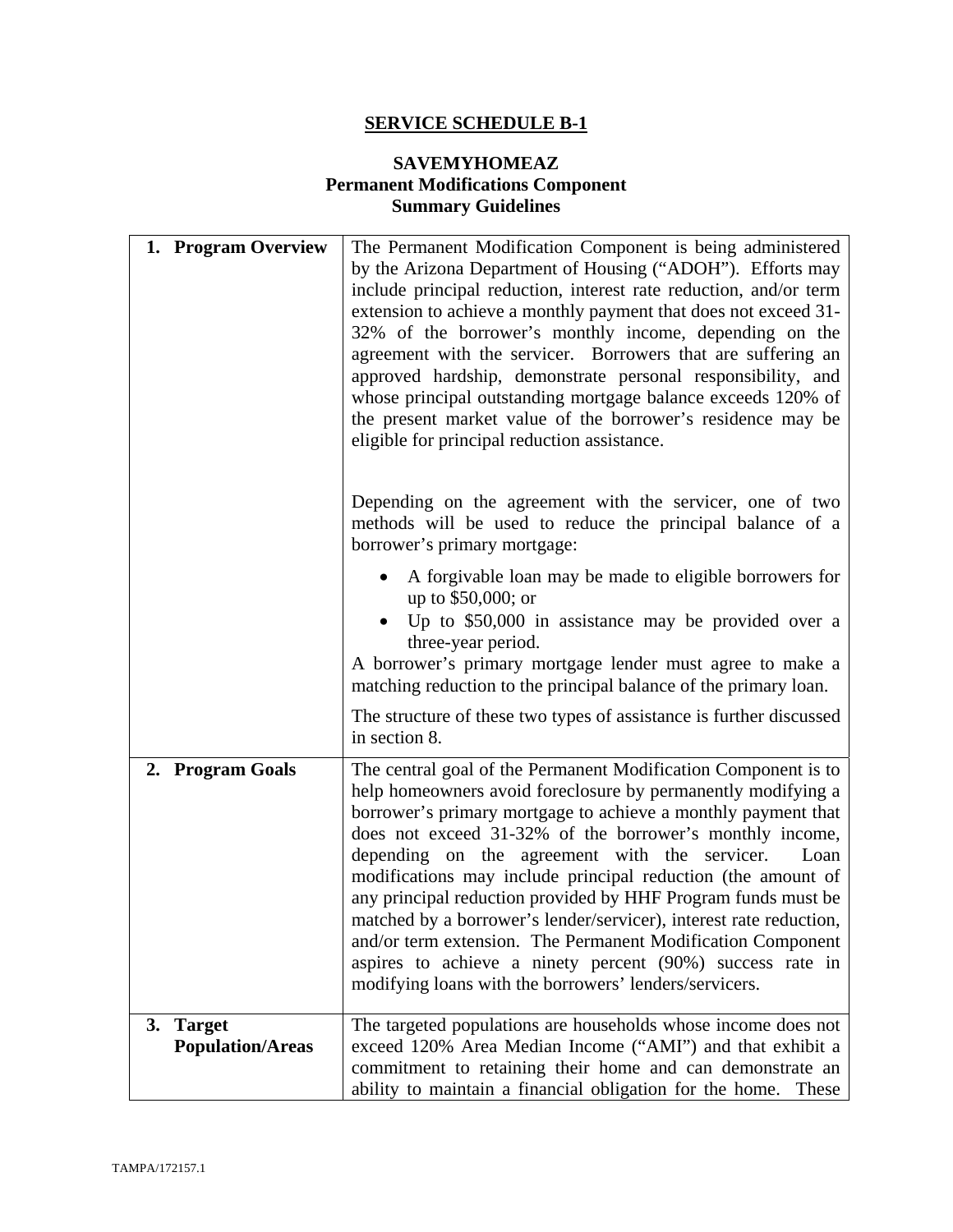|                             | households will be analyzed based on two primary factors which<br>are affordability and profitability. Each household will be<br>evaluated to determine an affordable and sustainable monthly<br>mortgage payment according to its gross monthly income.<br>It is projected that program assistance will be provided to<br>targeted areas according to the following breakdown of counties.<br>These projections are based on population, delinquent loans and<br>pending foreclosures in these areas.<br>Maricopa County, 79% of program funds<br>Pima County, 9% of program funds<br>Pinal County, 9% of program funds<br>All other areas, 3% of program funds |
|-----------------------------|------------------------------------------------------------------------------------------------------------------------------------------------------------------------------------------------------------------------------------------------------------------------------------------------------------------------------------------------------------------------------------------------------------------------------------------------------------------------------------------------------------------------------------------------------------------------------------------------------------------------------------------------------------------|
| 4. Program Allocation       | \$204,800,000.00                                                                                                                                                                                                                                                                                                                                                                                                                                                                                                                                                                                                                                                 |
| (Excluding                  |                                                                                                                                                                                                                                                                                                                                                                                                                                                                                                                                                                                                                                                                  |
| <b>Administrative</b>       |                                                                                                                                                                                                                                                                                                                                                                                                                                                                                                                                                                                                                                                                  |
| <b>Expenses</b> )           |                                                                                                                                                                                                                                                                                                                                                                                                                                                                                                                                                                                                                                                                  |
| 5. Borrower                 | Eligible financial hardship. Eligible financial hardships<br>$\bullet$                                                                                                                                                                                                                                                                                                                                                                                                                                                                                                                                                                                           |
| <b>Eligibility Criteria</b> | include: reduced income due to under employment, medical                                                                                                                                                                                                                                                                                                                                                                                                                                                                                                                                                                                                         |
|                             | condition divorce or death. Borrower will be required to                                                                                                                                                                                                                                                                                                                                                                                                                                                                                                                                                                                                         |
|                             | provide a financial hardship affidavit.                                                                                                                                                                                                                                                                                                                                                                                                                                                                                                                                                                                                                          |
|                             | Property must be borrower's primary residence.                                                                                                                                                                                                                                                                                                                                                                                                                                                                                                                                                                                                                   |
|                             | 120%<br>of<br>AMI<br>household<br>maximum<br>income<br>(underemployed).                                                                                                                                                                                                                                                                                                                                                                                                                                                                                                                                                                                          |
|                             | Present dollar value of 31-32% of monthly gross income<br>٠                                                                                                                                                                                                                                                                                                                                                                                                                                                                                                                                                                                                      |
|                             | must be equal to or greater than NPV of REO, depending on                                                                                                                                                                                                                                                                                                                                                                                                                                                                                                                                                                                                        |
|                             | the agreement with the servicer.                                                                                                                                                                                                                                                                                                                                                                                                                                                                                                                                                                                                                                 |
|                             | Depending on the agreement with the servicer, the eligibility<br>$\bullet$                                                                                                                                                                                                                                                                                                                                                                                                                                                                                                                                                                                       |
|                             | will either be determined through application process and                                                                                                                                                                                                                                                                                                                                                                                                                                                                                                                                                                                                        |
|                             | application evaluation by ADOH and HUD approved<br>counselors or may be determined through application                                                                                                                                                                                                                                                                                                                                                                                                                                                                                                                                                           |
|                             | evaluation by the servicer and ADOH.                                                                                                                                                                                                                                                                                                                                                                                                                                                                                                                                                                                                                             |
| 6. Property/Loan            | Property must be owner occupied.<br>$\bullet$                                                                                                                                                                                                                                                                                                                                                                                                                                                                                                                                                                                                                    |
| <b>Eligibility Criteria</b> | Mortgage amount must be equal to or less than GSE<br>$\bullet$                                                                                                                                                                                                                                                                                                                                                                                                                                                                                                                                                                                                   |
|                             | conforming limits.                                                                                                                                                                                                                                                                                                                                                                                                                                                                                                                                                                                                                                               |
|                             | Purchase money mortgage(s) or rate and term refinance of<br>$\bullet$                                                                                                                                                                                                                                                                                                                                                                                                                                                                                                                                                                                            |
|                             | purchase money mortgage(s).<br>Mortgage must be delinquent by at least 2 payments.                                                                                                                                                                                                                                                                                                                                                                                                                                                                                                                                                                               |
|                             | Depending on the agreement with the servicer, mortgage<br>٠                                                                                                                                                                                                                                                                                                                                                                                                                                                                                                                                                                                                      |
|                             | may be required to be at least 60 to 7 days prior to the                                                                                                                                                                                                                                                                                                                                                                                                                                                                                                                                                                                                         |
|                             | scheduled date of a trustee's sale with respect to borrower's                                                                                                                                                                                                                                                                                                                                                                                                                                                                                                                                                                                                    |
|                             | residence.                                                                                                                                                                                                                                                                                                                                                                                                                                                                                                                                                                                                                                                       |
|                             | Single family dwelling (1 to 4 units).                                                                                                                                                                                                                                                                                                                                                                                                                                                                                                                                                                                                                           |
| 7. Program                  | Refinance cash out mortgages.<br>$\bullet$                                                                                                                                                                                                                                                                                                                                                                                                                                                                                                                                                                                                                       |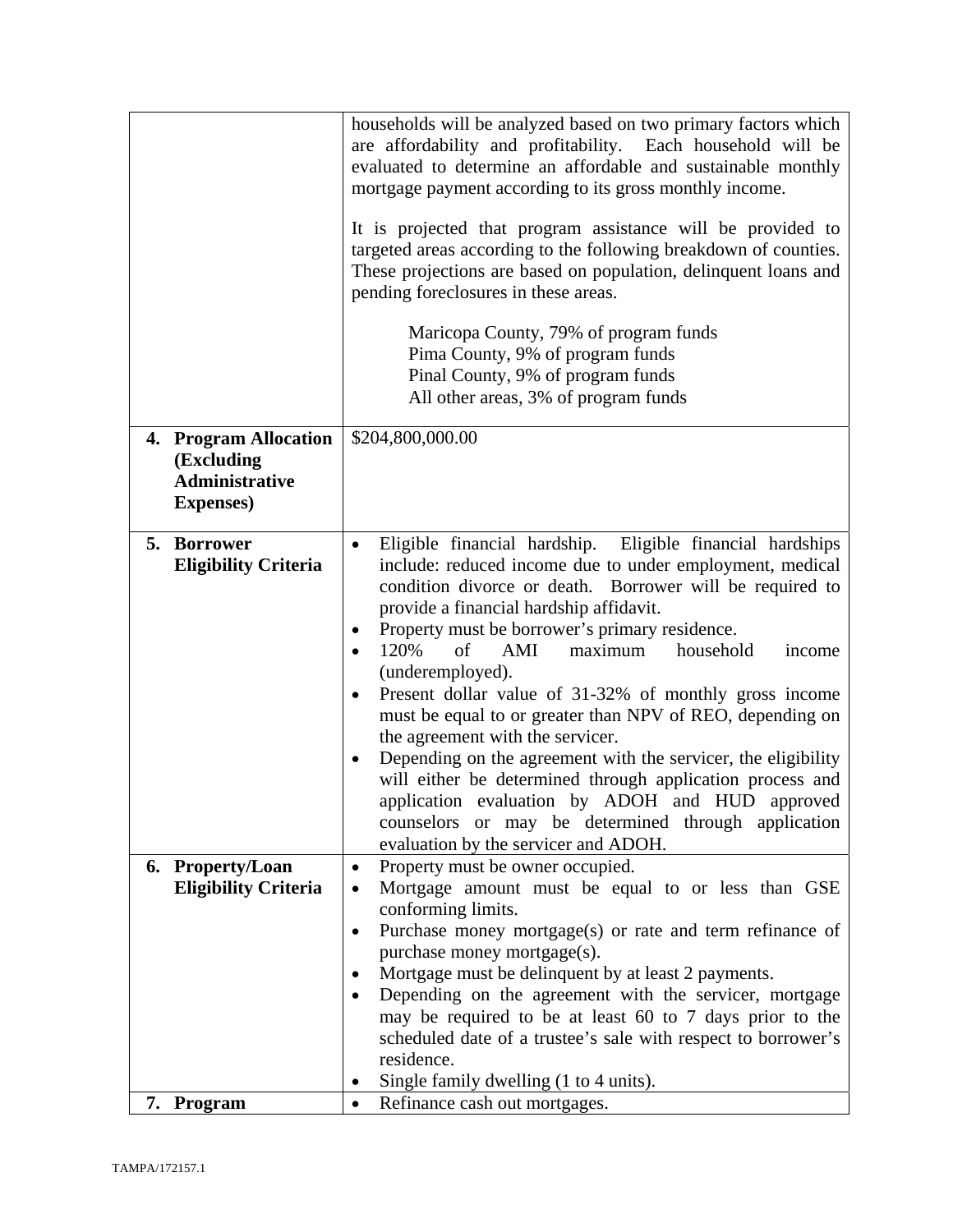| <b>Exclusions</b>          | Cash out second mortgages and home equity lines of credit.                                                        |
|----------------------------|-------------------------------------------------------------------------------------------------------------------|
|                            | Current mortgage payment is equal to or less than 31% of<br>٠                                                     |
|                            | borrower's monthly gross income.                                                                                  |
| 8. Structure of            | Depending on the agreement with the servicer, the structure of                                                    |
| <b>Assistance</b>          | assistance may be provided in one of two ways:                                                                    |
|                            |                                                                                                                   |
|                            | The Permanent Modifications Component may provide                                                                 |
|                            | up-front, forgivable loan to eligible borrowers for up to                                                         |
|                            | \$50,000 depending upon individual circumstances. Notes                                                           |
|                            | evidencing these loans will be for a term of five (5) years                                                       |
|                            | in favor of the Eligible Entity. A forgiveness clause will<br>extinguish the loan amount at the end of five years |
|                            | provided the consumer has satisfied all terms of the loan.                                                        |
|                            | The terms of these loans would be zero interest, zero                                                             |
|                            | payment and the property would be required to remain                                                              |
|                            | owner occupied for the duration of the loan.<br>The                                                               |
|                            | assistance loan would be considered satisfied upon                                                                |
|                            | expiration of 5 year term and AHFPFC would release the                                                            |
|                            | lien connected with the note. These loans would be                                                                |
|                            | utilized to reduce a portion of the principal on the first                                                        |
|                            | mortgage loan, the amount of which would be required to                                                           |
|                            | be matched by the primary lender/servicer. During the                                                             |
|                            | term of the assistance loan it would be "due on sale" if                                                          |
|                            | the home has increased in equity. If the home has not                                                             |
|                            | increased in equity to the degree necessary to repay the                                                          |
|                            | note, all or a portion of the note may be forgiven as not to                                                      |
|                            | create additional hardships on the borrower/seller at the                                                         |
|                            | time of closing. Any loan proceeds that are returned to                                                           |
|                            | the Program would be reutilized to assist additional                                                              |
|                            | homeowners. All funds recycled into the program will be                                                           |
|                            | returned to Treasury after 12/31/2017.                                                                            |
|                            | Assistance of up to \$50,000 may be provided in equal                                                             |
|                            | installments over a three year period, at months 13, 25                                                           |
|                            | and 37, provided the homeowner remains in the home                                                                |
|                            | and continues to make current mortgage payments. This                                                             |
|                            | structure will not require a loan in favor of the Eligible                                                        |
|                            | Entity.                                                                                                           |
| <b>Per Household</b><br>9. | \$50,000 is the Maximum Amount of Assistance.                                                                     |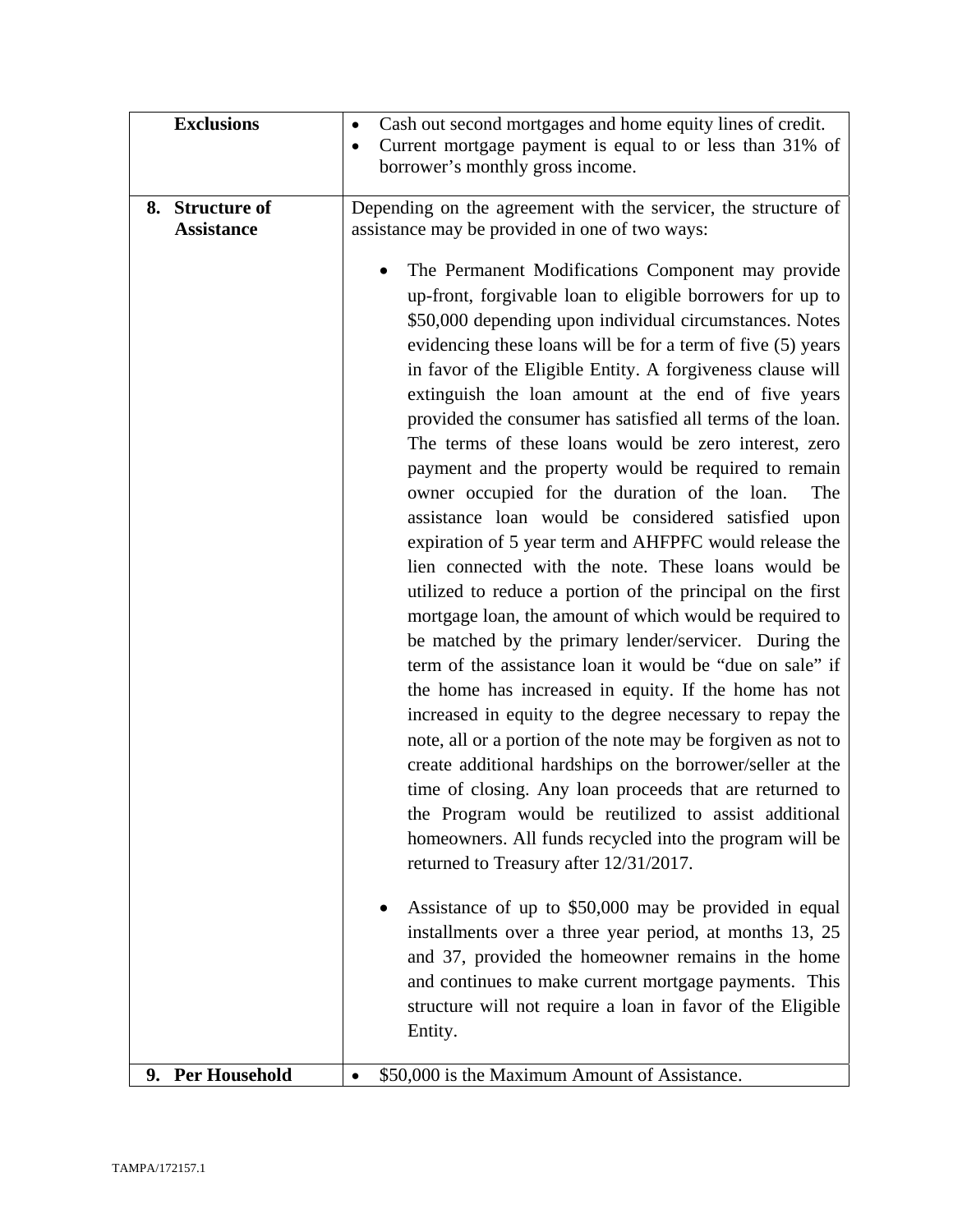| <b>Assistance</b>                                                                                | \$30,000 is the Estimated Median Amount of Assistance.<br>$\bullet$                                                                                                                                                                                                                                                                                                                                                                                                                                                                                                                                         |
|--------------------------------------------------------------------------------------------------|-------------------------------------------------------------------------------------------------------------------------------------------------------------------------------------------------------------------------------------------------------------------------------------------------------------------------------------------------------------------------------------------------------------------------------------------------------------------------------------------------------------------------------------------------------------------------------------------------------------|
| 10. Duration of<br><b>Assistance</b>                                                             | Permanent modification assistance will be disbursed in full at the<br>initial completion of the modification agreement.                                                                                                                                                                                                                                                                                                                                                                                                                                                                                     |
| <b>11. Estimated Number</b><br>of Participating<br><b>Households</b>                             | It is anticipated that the Permanent Modification Component will<br>assist a minimum of 4,336 households in avoiding imminent<br>Based upon the median or estimated average<br>foreclosures.<br>amount of assistance we could assist as many as 7,227<br>households.                                                                                                                                                                                                                                                                                                                                        |
| 12. Program<br><b>Inception/Duration</b>                                                         | It is expected that the program will be available in a controlled<br>rollout environment 3 weeks from Treasury's approval of the<br>program. The complete rollout of the program will occur<br>approximately 4 weeks later, after the satisfactory assessment<br>and adjustments as determined necessary in the controlled<br>rollout.<br>It is projected that assistance will be expended over a three year<br>period of time. However, repayment of assistance may extend<br>this time frame one or two additional years.                                                                                 |
| 13. Program<br><b>Interactions with</b><br><b>Other Programs</b><br>(e.g. other HFA<br>programs) | N/A                                                                                                                                                                                                                                                                                                                                                                                                                                                                                                                                                                                                         |
| 14. Program<br><b>Interactions with</b><br><b>HAMP</b>                                           | AHFPFC's program may interact with aspects of the Making<br>Home Affordable Program (MHA) as AHFPFC tries to leverage<br>the resources provided by the MHA programs to expand the pool<br>of borrowers that are eligible for HAMP or other MHA options.<br>In some cases, the assistance the AHFPFC provides under HHF<br>can supplement and extend assistance provided through MHA.<br>To maximize the effectiveness of our foreclosure mitigation<br>efforts, servicers should use reasonable efforts to ensure that<br>TARP funds are used efficiently and that HHF programs<br>complement MHA programs. |
| 15. Program Leverage<br>with Other<br><b>Financial Resources</b>                                 | to leverage the funds, ADOH requires<br>In<br>order<br>the<br>lender/servicer to match any principal reduction provided<br>through the Permanent Modification Component. It is expected<br>that this match will be no less than one to one. In the event the<br>match is less than one to one then the structure of assistance will<br>be in the form of a loan as described in the first bullet under<br>section 8 above. In some instances the lender/servicer will need<br>to contribute a larger amount based upon the affordability/<br>profitability assessment of the transaction and the Permanent  |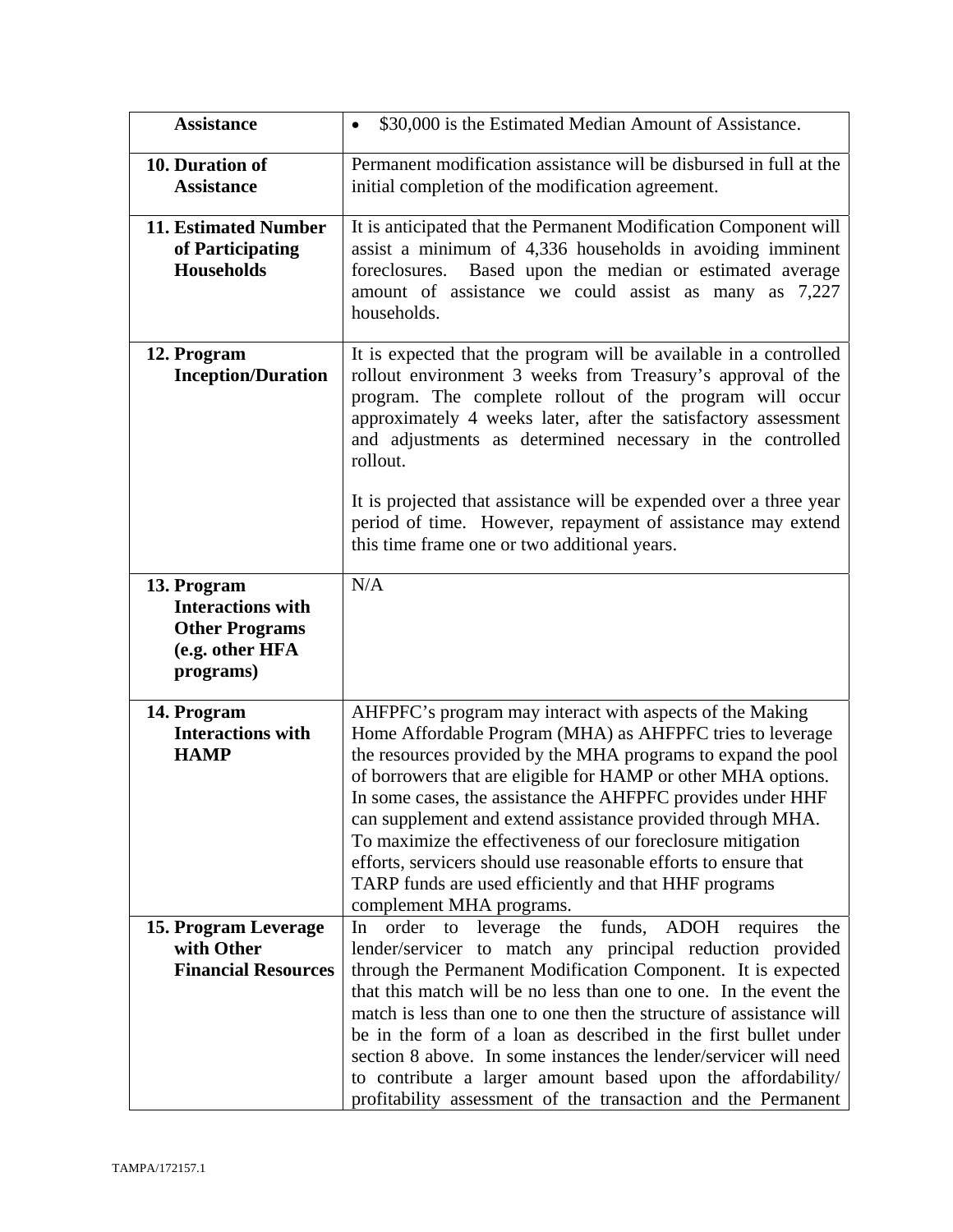|                                              | Modification Component maximum assistance per household.<br>Lender match amounts up to and equal to the amount of program<br>funds for any homeowner shall be credited at the time of closing<br>of the modification. Lender match amounts greater than the<br>amount of program funds may be credited after closing<br>according to a schedule satisfactory to ADOH. |  |
|----------------------------------------------|-----------------------------------------------------------------------------------------------------------------------------------------------------------------------------------------------------------------------------------------------------------------------------------------------------------------------------------------------------------------------|--|
| 16. Qualify as an<br>Unemployment<br>Program | N/A                                                                                                                                                                                                                                                                                                                                                                   |  |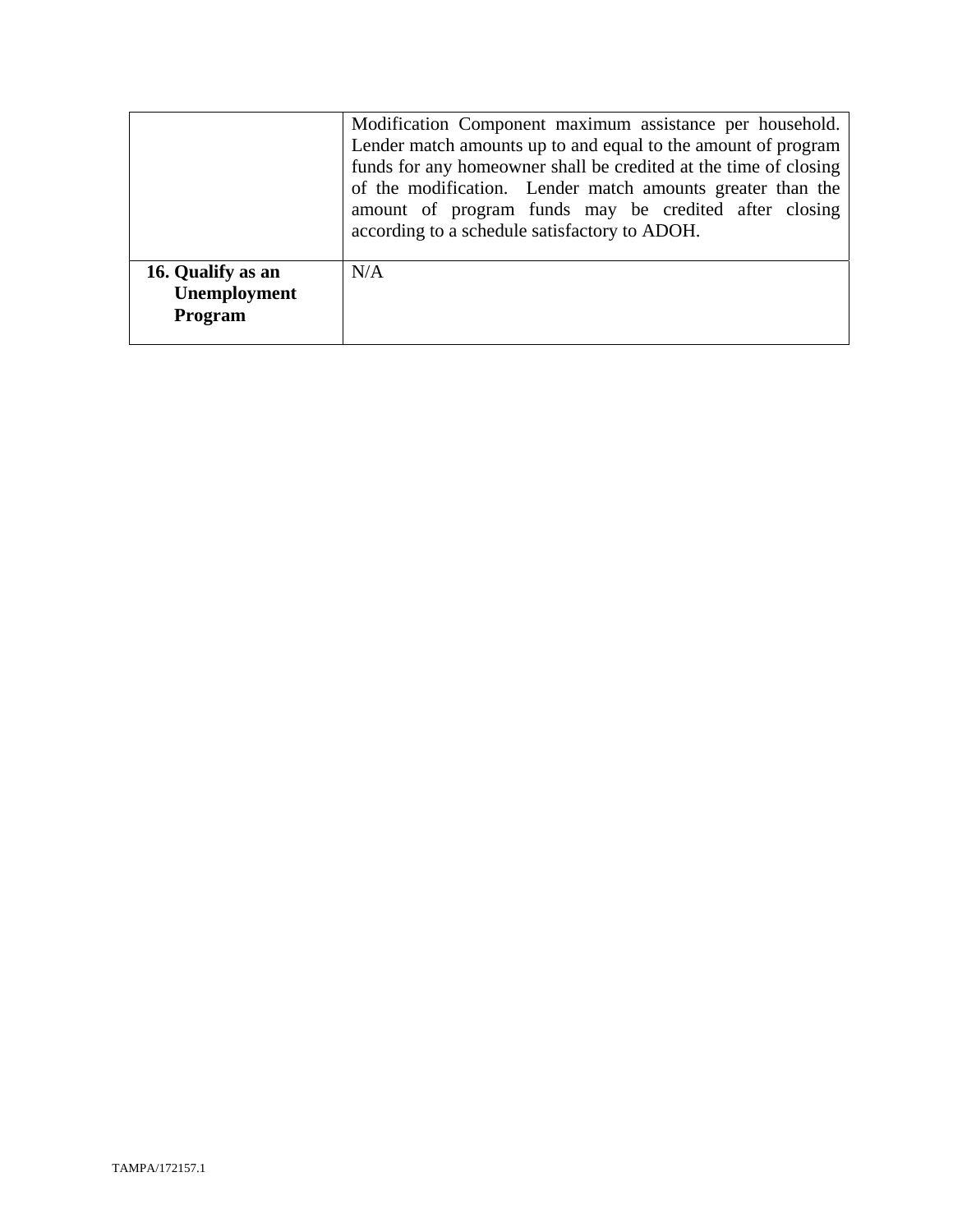# **SERVICE SCHEDULE B-2**

# **SAVEMYHOMEAZ Second Mortgage Assistance Component Summary Guidelines**

|    | 1. Program Overview                                                               | Under the Second Mortgage Assistance Component, assistance<br>of up to \$5,000 will be provided to remove second mortgages if<br>necessary to modify the terms of primary loans. This amount<br>may also be available to borrowers where the second mortgage<br>itself is burdensome. Households will be analyzed based on two<br>primary factors which are affordability for the borrower and<br>profitability to the lender. Each household will be evaluated to<br>determine an affordable and sustainable monthly mortgage<br>payment according to its gross monthly income.                                                     |
|----|-----------------------------------------------------------------------------------|--------------------------------------------------------------------------------------------------------------------------------------------------------------------------------------------------------------------------------------------------------------------------------------------------------------------------------------------------------------------------------------------------------------------------------------------------------------------------------------------------------------------------------------------------------------------------------------------------------------------------------------|
|    | 2. Program Goals                                                                  | The goals of the Second Mortgage Assistance Component is to<br>help homeowners avoid foreclosure by eliminating a second<br>mortgage if necessary to modify the terms of the primary loan,<br>and to reduce the likelihood that a borrower will re-default under<br>its primary loan as a result of the burden of a second mortgage.                                                                                                                                                                                                                                                                                                 |
| 3. | <b>Target</b><br><b>Population/Areas</b>                                          | The targeted populations are households whose income does not<br>exceed 120% AMI and that exhibit a commitment to retaining<br>their home and can demonstrate an ability to maintain a financial<br>obligation for the home.<br>It is projected that program assistance will be provided to<br>targeted areas according to the following breakdown of counties.<br>These projections are based on population, delinquent loans and<br>pending foreclosures in these areas.<br>Maricopa County, 75% of program funds<br>Pima County, 8% of program funds<br>Pinal County, 9% of program funds<br>All other areas, 8% of program funds |
|    | 4. Program Allocation<br>(Excluding<br><b>Administrative</b><br><b>Expenses</b> ) | \$7,500,000.00                                                                                                                                                                                                                                                                                                                                                                                                                                                                                                                                                                                                                       |
| 5. | <b>Borrower</b><br><b>Eligibility Criteria</b>                                    | Eligible financial hardships<br>Eligible financial hardship.<br>$\bullet$<br>include: reduced income due to under employment, medical<br>condition divorce or death.<br>Borrower will be required to<br>provide a financial hardship affidavit.                                                                                                                                                                                                                                                                                                                                                                                      |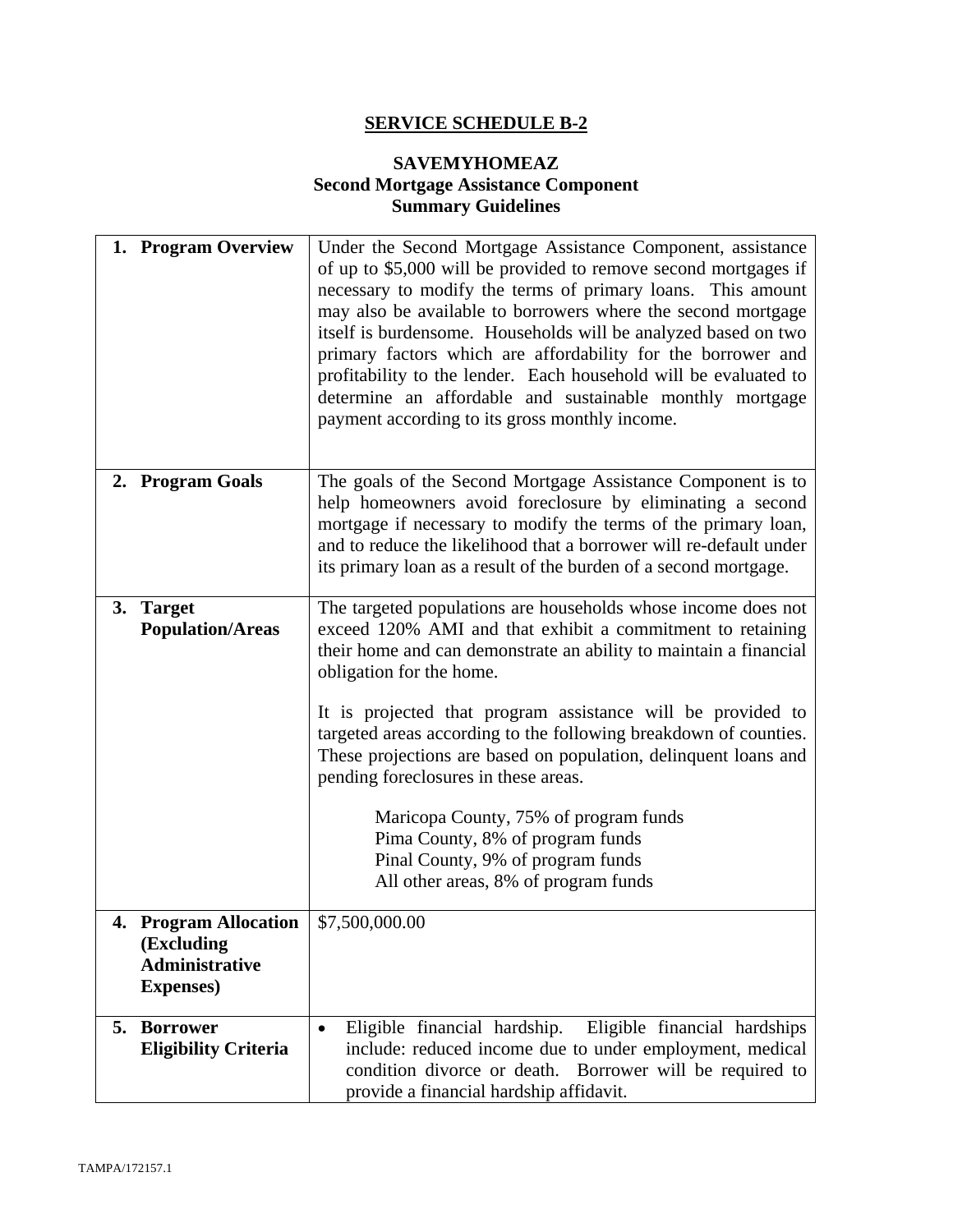| 6. Property/Loan<br><b>Eligibility Criteria</b> | Property must be borrower's primary residence (single<br>family unit).<br>120% of AMI maximum household income.<br>$\bullet$<br>Present dollar value of 31% of monthly gross income must<br>$\bullet$<br>be equal to or greater than NPV of REO.<br>Property must be owner occupied.<br>$\bullet$<br>Mortgage amount must be equal to or less than GSE<br>$\bullet$<br>conforming limits.<br>Purchase money mortgage(s) or rate and term refinances.<br>$\bullet$<br>Mortgage must be delinquent by at least 2 payments.<br>٠<br>At least 60 days prior to the scheduled date of a trustee's sale<br>$\bullet$<br>with respect to borrower's residence.<br>Single family dwelling (1 to 4 units)                                                                                                                                                                                                                                                                                                                                                                                                                                                                                                                                                                                                                                                                                                                                                                     |
|-------------------------------------------------|----------------------------------------------------------------------------------------------------------------------------------------------------------------------------------------------------------------------------------------------------------------------------------------------------------------------------------------------------------------------------------------------------------------------------------------------------------------------------------------------------------------------------------------------------------------------------------------------------------------------------------------------------------------------------------------------------------------------------------------------------------------------------------------------------------------------------------------------------------------------------------------------------------------------------------------------------------------------------------------------------------------------------------------------------------------------------------------------------------------------------------------------------------------------------------------------------------------------------------------------------------------------------------------------------------------------------------------------------------------------------------------------------------------------------------------------------------------------|
| 7. Program<br><b>Exclusions</b>                 | Refinance cash out mortgages.<br>$\bullet$<br>Cash out second mortgages and home equity lines of credit<br>٠<br>Current mortgage payment is equal to or less than 31% of<br>$\bullet$<br>borrower's monthly gross income.                                                                                                                                                                                                                                                                                                                                                                                                                                                                                                                                                                                                                                                                                                                                                                                                                                                                                                                                                                                                                                                                                                                                                                                                                                            |
| 8. Structure of<br><b>Assistance</b>            | The Second Mortgage Assistance Component will provide up-<br>front, forgivable, second position loans to eligible borrowers<br>depending upon individual circumstances. Notes on the<br>forgivable second loans will be for a term of five (5) years in<br>favor of the Eligible Entity. A forgiveness clause will extinguish<br>the loan amount at the end of five years provided the consumer<br>has satisfied all terms of the loan. The terms of the loan are zero<br>interest, zero payment and the property must remain owner<br>occupied for the duration of the loan. The assistance loan will be<br>considered satisfied upon expiration of 5 year term and ADOH<br>will release the second lien connected with the note. These loans<br>will be utilized to reduce a portion of the principal on the<br>existing second mortgage and the remaining balance will be<br>extinguished by the lender/servicer. During the term of the<br>assistance loan it will be "due on sale" if the home has increased<br>in equity. If the home has not increased in equity to the degree<br>necessary to repay the note, all or a portion of the note may be<br>forgiven as not to create additional hardships on the<br>borrower/seller at the time of closing. Any loan proceeds that are<br>returned to the Program would be reutilized to assist additional<br>All funds recycled into the program will be<br>homeowners.<br>returned to Treasury after 12/31/2017. |
| 9. Per Household<br><b>Assistance</b>           | \$5,000<br>Settlement<br>Maximum<br>Second<br>Mortgage<br>of<br>$\bullet$<br>Assistance.<br>\$4,000 is the Estimated Median Amount of Assistance.                                                                                                                                                                                                                                                                                                                                                                                                                                                                                                                                                                                                                                                                                                                                                                                                                                                                                                                                                                                                                                                                                                                                                                                                                                                                                                                    |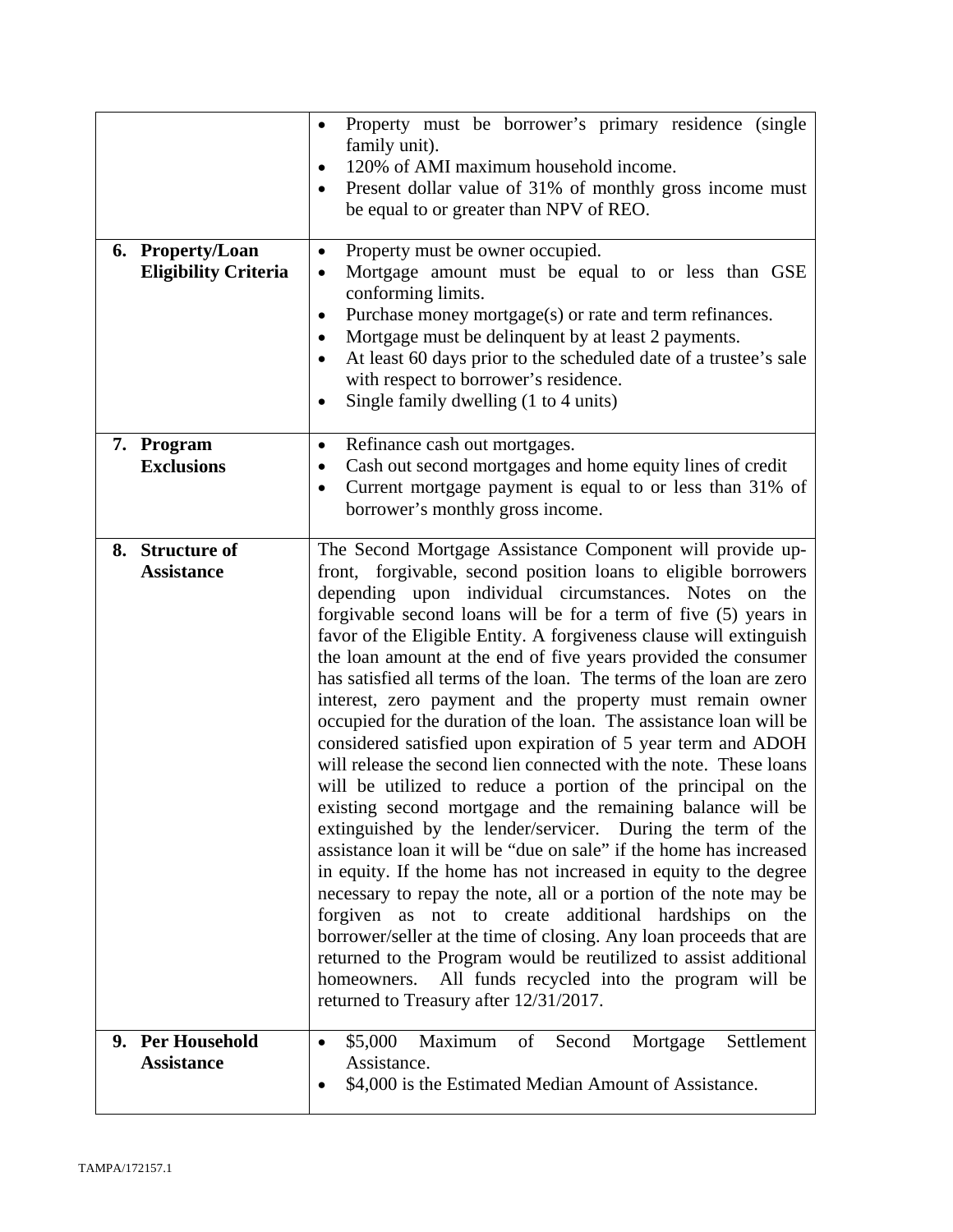| 10. Duration of<br><b>Assistance</b>                                                             | Second mortgage settlement will be disbursed in full at the initial<br>completion of the modification agreement.                                                                                                                                                                                                                                                                                                                                                                                                                                                                                            |
|--------------------------------------------------------------------------------------------------|-------------------------------------------------------------------------------------------------------------------------------------------------------------------------------------------------------------------------------------------------------------------------------------------------------------------------------------------------------------------------------------------------------------------------------------------------------------------------------------------------------------------------------------------------------------------------------------------------------------|
| <b>11. Estimated Number</b><br>of Participating<br><b>Households</b>                             | It is anticipated that the Second Mortgage Assistance Component<br>will assist a minimum of 1,500 households in avoiding imminent<br>foreclosures. Based upon median or estimated average amount<br>of assistance ADOH could assist as many as 1,875 households.                                                                                                                                                                                                                                                                                                                                            |
| 12. Program<br><b>Inception/Duration</b>                                                         | It is expected that the program will be available in a controlled<br>rollout environment 3 weeks from Treasury's approval of the<br>program. The complete rollout of the program will occur<br>approximately 4 weeks later, after the satisfactory assessment<br>and adjustments as determined necessary in the controlled<br>rollout.                                                                                                                                                                                                                                                                      |
|                                                                                                  | It is projected that assistance will be expended over a three year<br>period of time. However, repayment of assistance may extend<br>this time frame one or two additional years.                                                                                                                                                                                                                                                                                                                                                                                                                           |
| 13. Program<br><b>Interactions with</b><br><b>Other Programs</b><br>(e.g. other HFA<br>programs) | N/A                                                                                                                                                                                                                                                                                                                                                                                                                                                                                                                                                                                                         |
| 14. Program<br><b>Interactions with</b><br><b>HAMP</b>                                           | AHFPFC's program may interact with aspects of the Making<br>Home Affordable Program (MHA) as AHFPFC tries to leverage<br>the resources provided by the MHA programs to expand the pool<br>of borrowers that are eligible for HAMP or other MHA options.<br>In some cases, the assistance the AHFPFC provides under HHF<br>can supplement and extend assistance provided through MHA.<br>To maximize the effectiveness of our foreclosure mitigation<br>efforts, servicers should use reasonable efforts to ensure that<br>TARP funds are used efficiently and that HHF programs<br>complement MHA programs. |
| 15. Program Leverage<br>with Other<br><b>Financial Resources</b>                                 | order to leverage the funds, ADOH requires the<br>In<br>lender/servicer to match any principal reduction provided<br>through the Second Mortgage Assistance Component.<br>It is<br>expected that this match will be no less than seven to one.<br>Lender match amounts up to and equal to the amount of program<br>funds for any homeowner shall be credited at the time of closing<br>of the modification. Lender match amounts greater than the<br>amount of program funds may be credited after closing<br>according to a schedule satisfactory to ADOH.                                                 |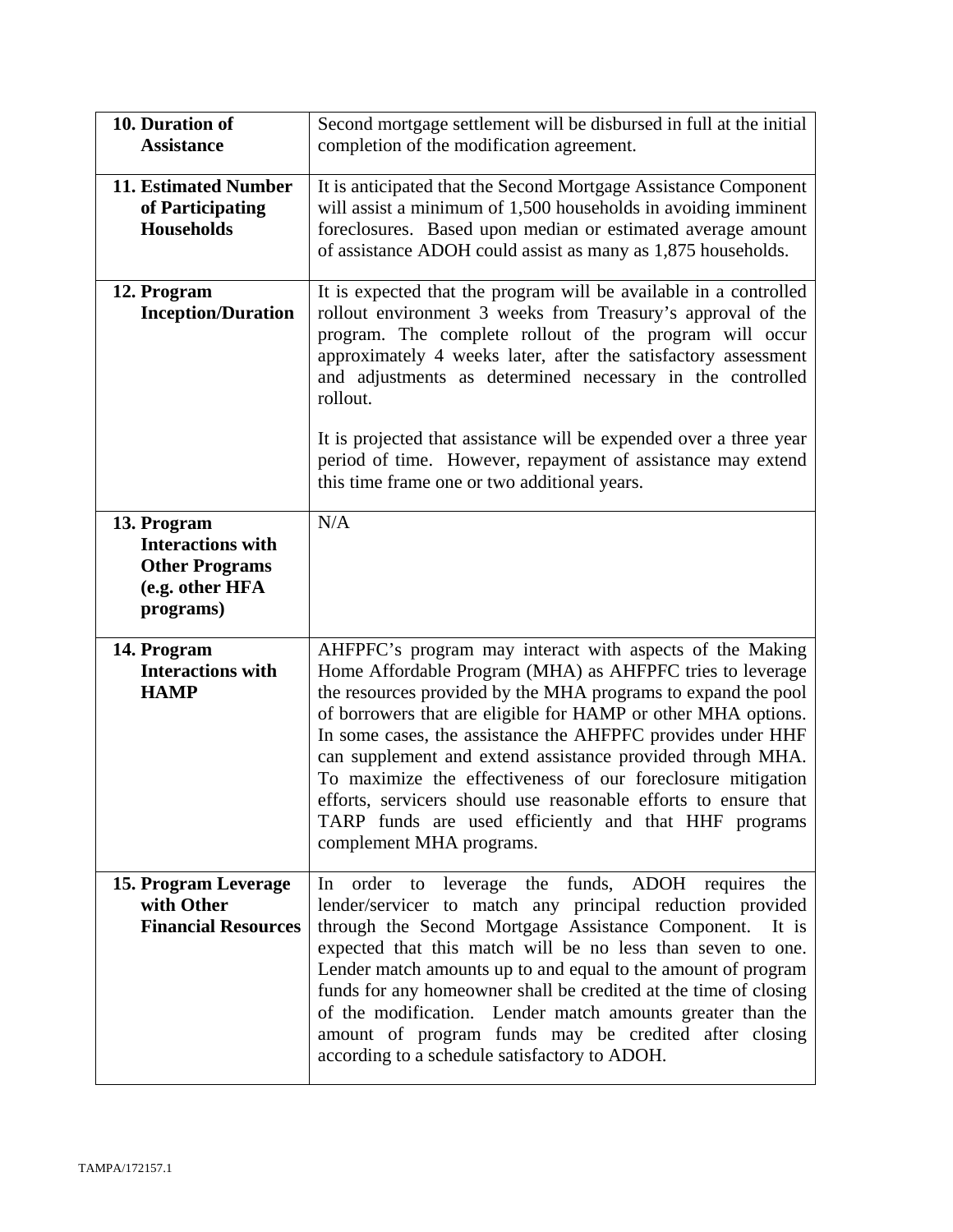| 16. Qualify as an | N/A |
|-------------------|-----|
| Unemployment      |     |
| Program           |     |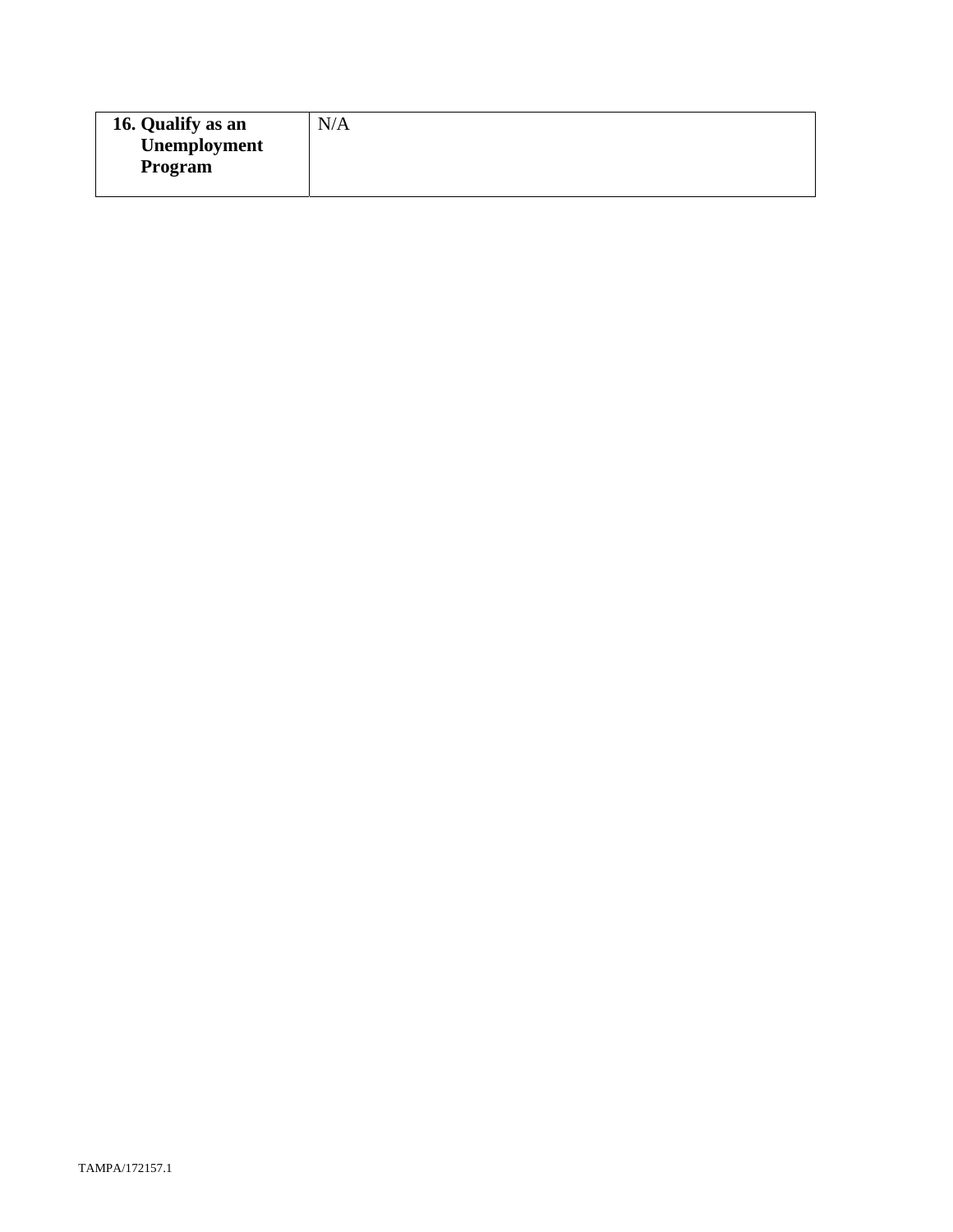# **SERVICE SCHEDULE B-3**

# **SAVEMYHOMEAZ Unemployment Mortgage Assistance Component Summary Guidelines**

| <b>Program Overview</b><br>1. | The unemployment mortgage assistance component will<br>provide temporary mortgage relief for qualified unemployed<br>borrowers.                                                                                                                                                                                                                                                                                                                                                                                                                                                                                           |
|-------------------------------|---------------------------------------------------------------------------------------------------------------------------------------------------------------------------------------------------------------------------------------------------------------------------------------------------------------------------------------------------------------------------------------------------------------------------------------------------------------------------------------------------------------------------------------------------------------------------------------------------------------------------|
|                               | AHFPFC is responsible for screening borrowers to determine<br>program eligibility and notifying servicers that it intends to<br>provide assistance to a borrower.                                                                                                                                                                                                                                                                                                                                                                                                                                                         |
|                               | Servicers may refer potentially eligible borrowers to AHFPFC<br>with prior written approval.                                                                                                                                                                                                                                                                                                                                                                                                                                                                                                                              |
|                               | AHFPFC may, on behalf of an eligible borrower, bring the<br>first mortgage current by curing all past due payments,<br>accrued interest, late fees and NSF fees, but excluding any<br>legal fees. Additional benefits will consist of making a full<br>monthly 1 <sup>st</sup> mortgage payment to the servicer until the<br>applicable program cap is reached or the borrower becomes<br>re-employed and able to sustain the payment. The borrower<br>will be required to pay a portion of the mortgage payment to<br>AFHPFC in the amount of 31% of household monthly gross<br>income, excluding unemployment benefits. |
|                               | AHFPFC may, on behalf of an eligible borrower, attempt to<br>extinguish the $2nd$ mortgage through our Second Mortgage<br>Settlement component.                                                                                                                                                                                                                                                                                                                                                                                                                                                                           |
|                               | AHFPFC will be responsible for ongoing monitoring of<br>borrowers to ensure continued eligibility.                                                                                                                                                                                                                                                                                                                                                                                                                                                                                                                        |
| 2. Program Goals              | This program will provide assistance for a set period of time<br>and/or maximum dollar amount so a qualified borrower can<br>search for work or obtain job training without fear of losing<br>their home. The purpose of the program is to assist borrowers<br>until they can obtain sufficient income to resume scheduled<br>mortgage payments, or qualify for a modified mortgage<br>payment.                                                                                                                                                                                                                           |
|                               | Sustain the unemployed borrower's monthly mortgage<br>$\bullet$<br>payment until they can or the maximum assistance has<br>been provided<br>Maintain the borrower's contribution towards their<br>٠                                                                                                                                                                                                                                                                                                                                                                                                                       |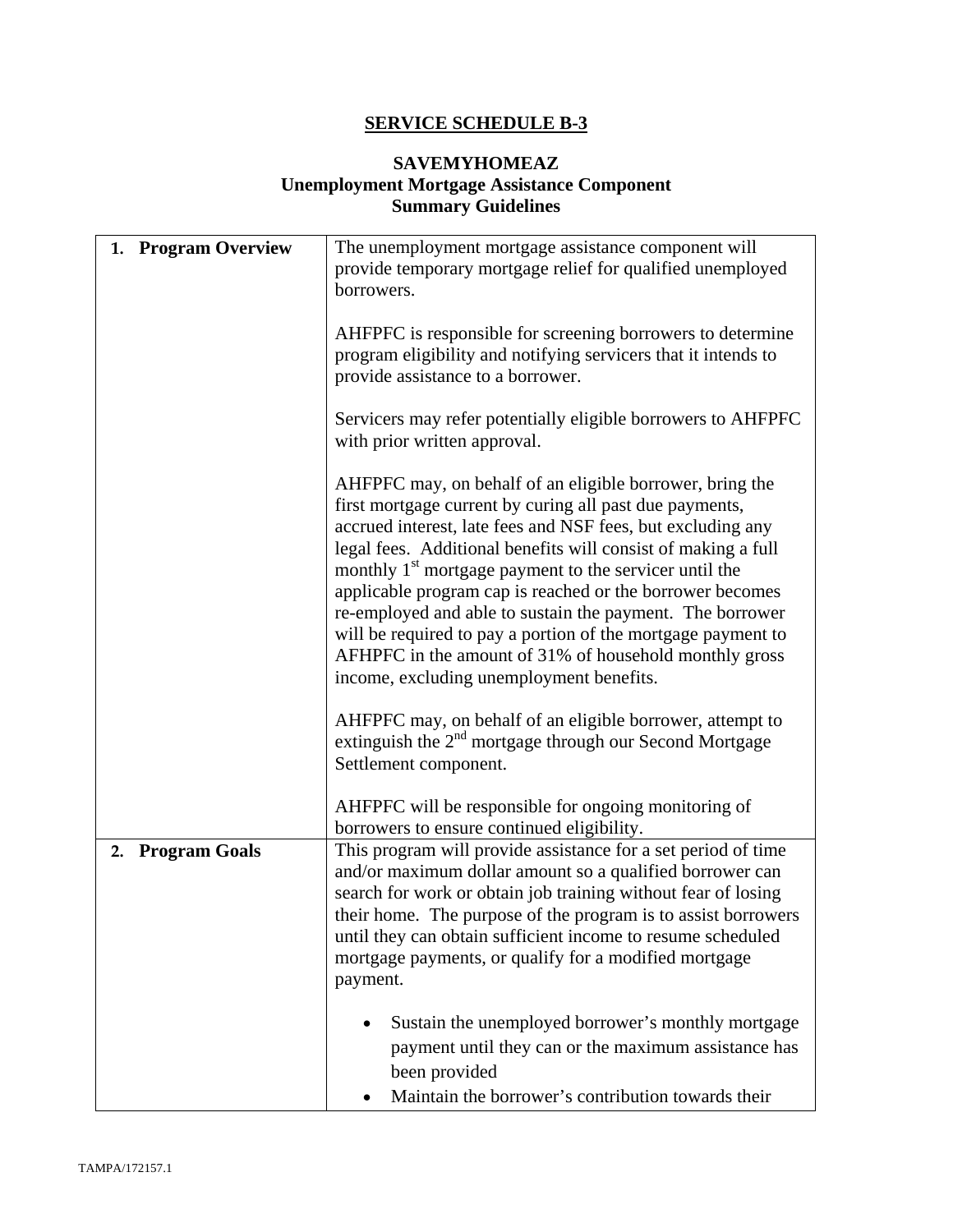|    |                                                                                   | monthly mortgage payment at 31% or less of their                                                |
|----|-----------------------------------------------------------------------------------|-------------------------------------------------------------------------------------------------|
|    |                                                                                   | currently gross monthly for the duration of the                                                 |
|    |                                                                                   | assistance                                                                                      |
|    |                                                                                   |                                                                                                 |
| 3. | <b>Target</b><br><b>Population/Area</b>                                           | The target population includes eligible homeowners whose<br>hardship is caused by unemployment. |
|    |                                                                                   |                                                                                                 |
|    | 4. Program Allocation<br>(Excluding<br><b>Administrative</b><br><b>Expenses</b> ) | \$36,000,000.00                                                                                 |
| 5. | <b>Borrower Eligibility</b>                                                       | Borrower must provide proof they applied for<br>$\bullet$                                       |
|    | <b>Criteria</b>                                                                   | unemployment benefits and was approved or denied                                                |
|    |                                                                                   | (UB107, UB100, Claim status report).                                                            |
|    |                                                                                   | Borrower must occupy the subject property as their<br>$\bullet$                                 |
|    |                                                                                   | primary residence.                                                                              |
|    |                                                                                   | All borrowers must sign a hardship affidavit and felony<br>$\bullet$                            |
|    |                                                                                   | certification.                                                                                  |
|    |                                                                                   | One or more of the responsible borrowers must be.<br>$\bullet$                                  |
|    |                                                                                   | unemployed.                                                                                     |
|    |                                                                                   | Borrowers must participate in quarterly face-to-face<br>$\bullet$                               |
|    |                                                                                   | continued eligibility verification.                                                             |
|    |                                                                                   | 120% of AMI maximum household income.                                                           |
| 6. | <b>Property/Loan</b>                                                              | The property must be the borrower's principal residence;                                        |
|    | <b>Eligibility Criteria</b>                                                       | additional property criteria must be met as well which include:                                 |
|    |                                                                                   | Unpaid principal balance equal to or less than GSE                                              |
|    |                                                                                   | loan limits                                                                                     |
|    |                                                                                   | Property must be owner-occupied                                                                 |
|    |                                                                                   | Primary mortgage must be delinquent by at least 2                                               |
|    |                                                                                   | payments                                                                                        |
|    |                                                                                   | Program payments must go toward a first mortgage                                                |
|    |                                                                                   | Mortgage(s) must be purchase money or refinanced (no                                            |
|    |                                                                                   | cash out mortgage)                                                                              |
|    |                                                                                   | Single family dwelling (1 to 4 units)                                                           |
|    | 7. Program Exclusions                                                             | The Servicer is not required to accept mortgage assistance                                      |
|    |                                                                                   | payment if a notice of trustee/sheriff sale has been recorded.                                  |
|    |                                                                                   |                                                                                                 |
|    |                                                                                   | Mortgages that are in foreclosure<br>Borrower(s) whose current $1st$ mortgage PITI payment      |
|    |                                                                                   | is greater than the program maximum of \$2,000 plus                                             |
|    |                                                                                   | the Borrower(s) $31\%$ contribution                                                             |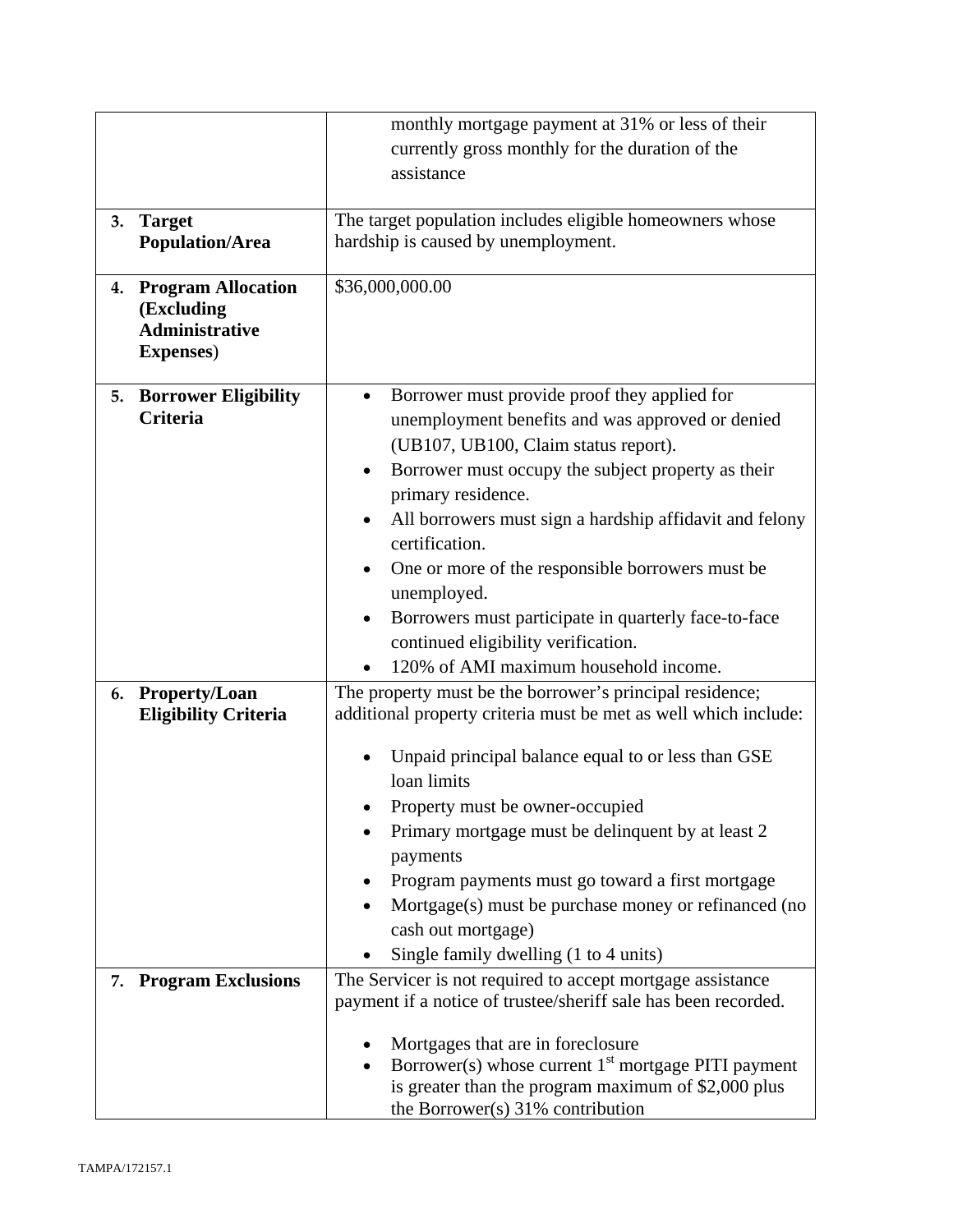|                                                               | Properties with a filed Notice of Trustee's Sale<br>$\bullet$<br>Properties that have been used for a cash-out refinance                                                                                                                                                                                                                                                                                                                                                                                       |
|---------------------------------------------------------------|----------------------------------------------------------------------------------------------------------------------------------------------------------------------------------------------------------------------------------------------------------------------------------------------------------------------------------------------------------------------------------------------------------------------------------------------------------------------------------------------------------------|
| <b>Structure of</b><br>8.<br><b>Assistance</b>                | AHFPFC will execute and record a non-recourse, non-interest<br>bearing forgivable note of no more than 5 years in duration,<br>secured by a junior lien on the property. The note amount will<br>be forgiven at the completion of the loan term. If the borrower<br>refinances or sells the property within the forgivable period,<br>payment will be required if there is sufficient equity to repay.<br>All funds recycled into the program will be returned to the<br>Treasury after 12/31/2017.            |
| 9. Per Household<br><b>Assistance</b>                         | Servicers have no responsibility for monitoring individual<br>program participation and are not required to refund payments<br>received that exceed individual program caps.<br>Maximum monthly assistance of \$2,000.00 or 70% of<br>monthly PITI mortgage payment based on applicants<br>financial ability<br>Maximum number of past due mortgage payments is<br>$\bullet$<br>12 which allows for a minimum of 12 months of<br>monthly mortgage payment assistance<br>\$50,000.00 per household<br>$\bullet$ |
| 10. Duration of<br><b>Assistance</b>                          | Servicers have no responsibility for monitoring payment<br>duration.<br>Up to 24 months of mortgage payment assistance<br>Benefits may be provided up to two months posts re-<br>employment provided the 24 months maximum of<br>mortgage payment assistance has not been met                                                                                                                                                                                                                                  |
| 11. Estimated Number of<br>Participating<br><b>Households</b> | Based on AHFPFC eligibility criteria and available funding<br>we expect to provide assistance to the following number of<br>households.<br>1,440                                                                                                                                                                                                                                                                                                                                                               |
| 12. Program<br><b>Inception/Duration</b>                      | It is expected that the program will be available in a controlled<br>rollout environment 3 weeks from Treasury's approval of the<br>program. The complete rollout of the program will occur<br>approximately 4 weeks later, after the satisfactory assessment<br>and adjustments as determined necessary in the controlled                                                                                                                                                                                     |